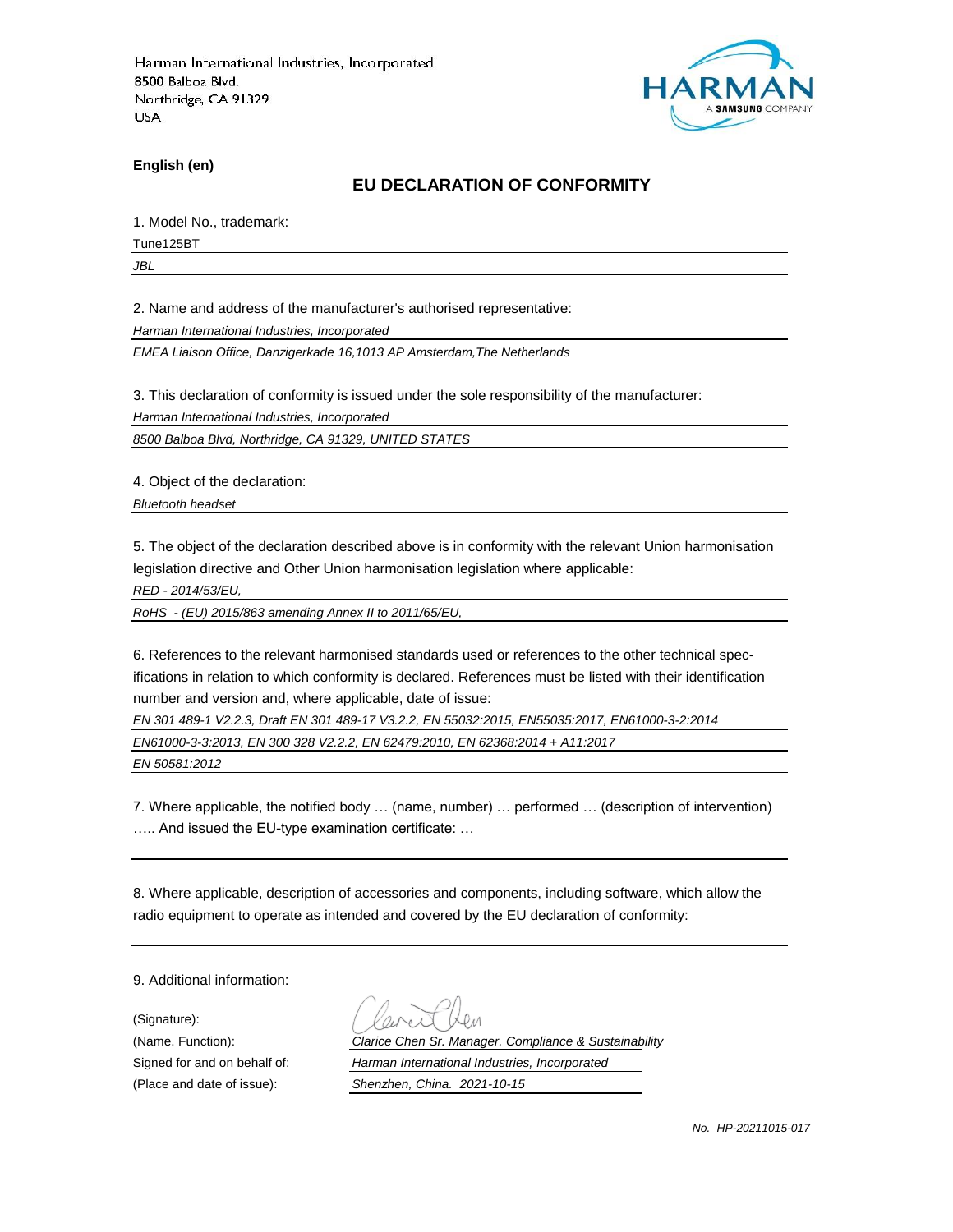

#### **UK DECLARATION OF CONFORMITY**

1. Model No., trademark:

*Tune125BT*

*JBL*

2. Name and address of the manufacturer's authorised representative:

*Harman International Industries, Incorporated*

*Ground Floor, Westside 2, London Road, Apsley, Hemel Hempstead, Hertfordshire, HP3 9TD, United Kingdom.*

3. This declaration of conformity is issued under the sole responsibility of the manufacturer: *Harman International Industries, Incorporated 8500 Balboa Blvd, Northridge, CA 91329, UNITED STATES*

4. Object of the declaration:

*Bluetooth headset*

5. The object of the declaration described above is in conformity with the relevant Union harmonisation legislation directive and Other Union harmonisation legislation where applicable:

*Radio Equipment Regulations 2017*

*The Restriction of the Use of Certain Hazardous Substances in Electrical and Electronic Equipment Regulations 2012*

6. References to the relevant harmonised standards used or references to the other technical specifications in relation to which conformity is declared. References must be listed with their identification number and version and, where applicable, date of issue:

*EN 301 489-1 V2.2.3, Draft EN 301 489-17 V3.2.2, EN 55032:2015, EN55035:2017, EN61000-3-2:2014 EN61000-3-3:2013, EN 300 328 V2.2.2, EN 62479:2010, EN 62368:2014 + A11:2017*

*EN 50581:2012*

7. Where applicable, the notified body … (name, number) … performed … (description of intervention) ….. And issued the EU-type examination certificate: …

8. Where applicable, description of accessories and components, including software, which allow the radio equipment to operate as intended and covered by the EU declaration of conformity:

9. Additional information:

(Signature):

(Name. Function): *Clarice Chen Sr. Manager. Compliance & Sustainability* Signed for and on behalf of: *Harman International Industries, Incorporated* (Place and date of issue): *Shenzhen, China. 2021-10-15*

*No. HP-20211015-017*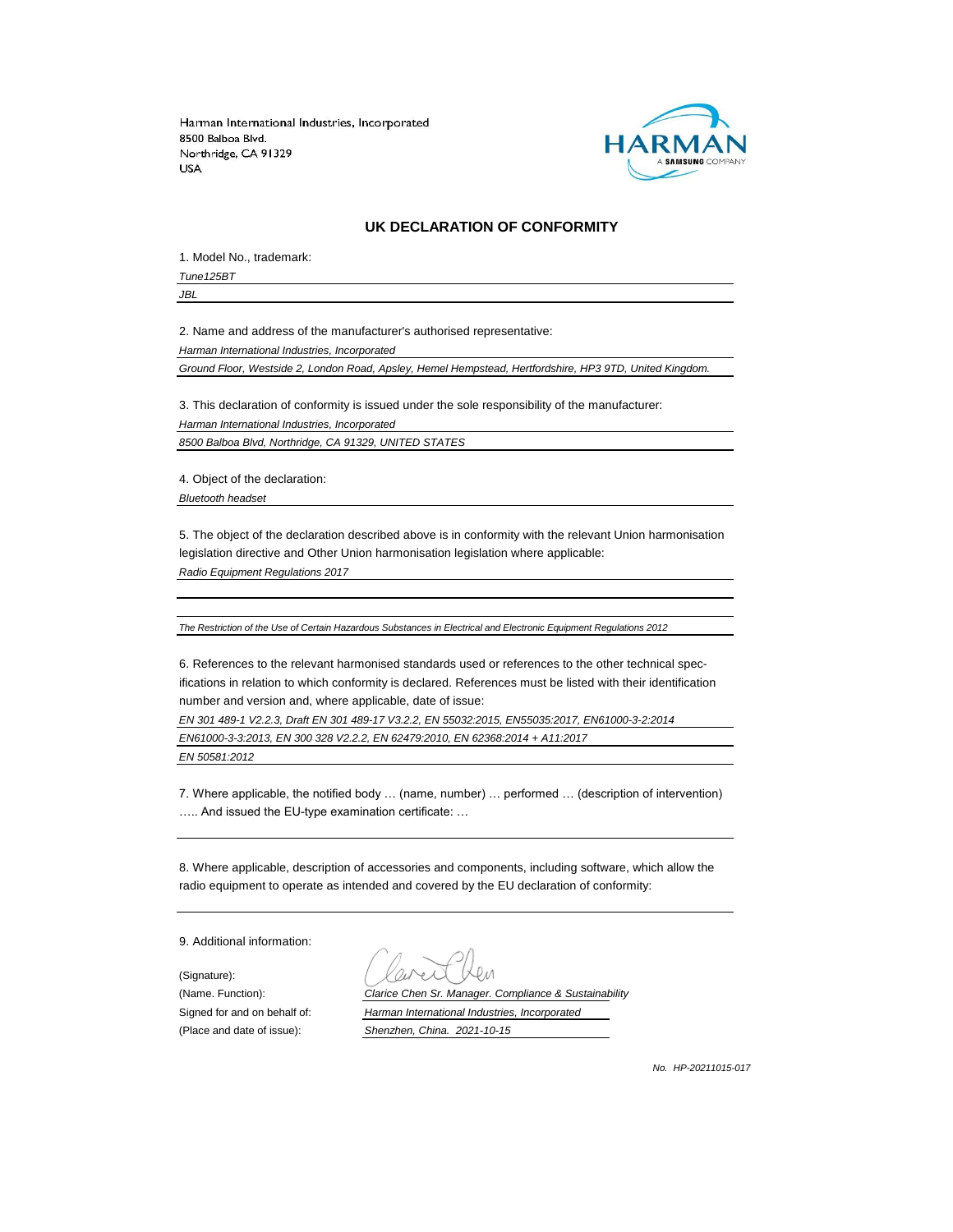

**Български (bg)**

#### **ЕС ДЕКЛАРАЦИЯ ЗА СЪОТВЕТСТВИЕ**

1.Модел No., търговска марка :

Tune125BT

*JBL*

2. Име и адрес на производителя или на неговия упълномощен представител:

*Harman International Industries, Incorporated*

*EMEA Liaison Office, Danzigerkade 16,1013 AP Amsterdam,The Netherlands*

3. Настоящата декларация за съответствие е издадена на отговорността на производителя:

*Harman International Industries, Incorporated*

*8500 Balboa Blvd, Northridge, CA 91329, UNITED STATES*

4. Предмет на декларацията:

*Bluetooth headset*

5. Предметът на декларацията, описан по-горе, отговаря на съответното законодателство на Съюза за хармонизация Директива и Друго законодателство на Съюза за хармонизация, когато е приложимо: *RED - 2014/53/EU,*

*RoHS - (EU) 2015/863 amending Annex II to 2011/65/EU,*

6. Позоваване на използваните хармонизирани стандарти или позоваване на други технически спецификации, по отно отношение на които се декларира съответствие.При позоваването трябва да се посочва техният идентификационен номер и версията им и,ако е приложимо,дата на издаване: *EN 301 489-1 V2.2.3, Draft EN 301 489-17 V3.2.2, EN 55032:2015, EN55035:2017, EN61000-3-2:2014 EN61000-3-3:2013, EN 300 328 V2.2.2, EN 62479:2010, EN 62368:2014 + A11:2017 EN 50581:2012*

7. Когато е приложимо, нотифицираният орган… (наименование, номер)… извърши … (описание на извършеното) … и издаде сертификата за ЕС изследване на типа: …

8. Когато е приложимо, описание на принадлежностите и компонентите, включително софтуер, които позволяват на радиосъоръжението да работи по предназначение и които са обхванати от ЕС декларацията за съответствие:

9. Допълнителна информация:

(подпис):

(място и дата на издаване): *Shenzhen, China. 2021-10-15*

aren Chen

(име, длъжност): *Clarice Chen Sr. Manager. Compliance & Sustainability*

Подписано за и от името на: *Harman International Industries, Incorporated*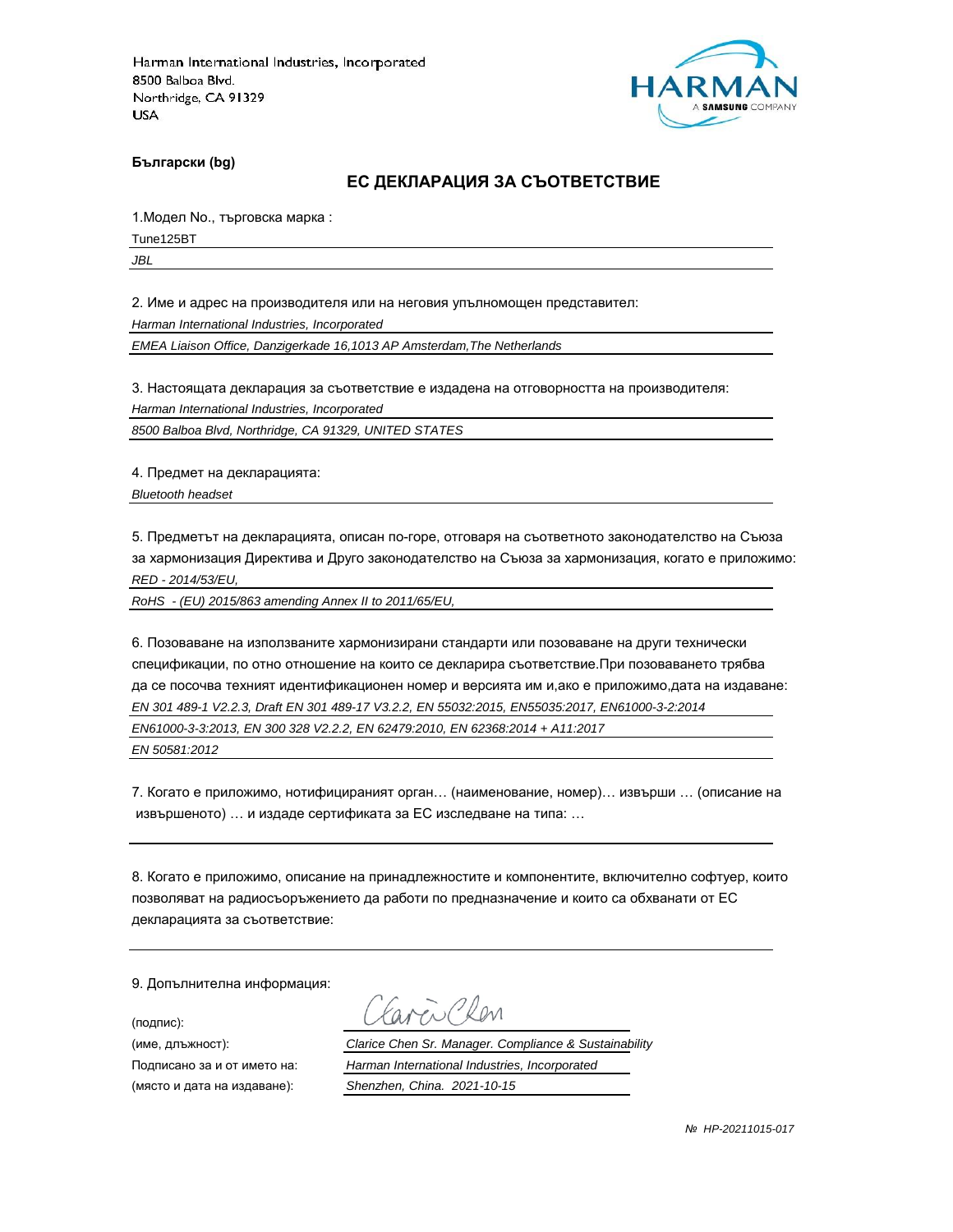

**Deutsch (de)**

# **EU-KONFORMITÄTSERKLÄRUNG**

1. Modell Nr., Handelsmarke:

Tune125BT

*JBL*

2. Name und Anschrift des Herstellers oder seines Bevollmächtigten:

*Harman International Industries, Incorporated*

*EMEA Liaison Office, Danzigerkade 16,1013 AP Amsterdam,The Netherlands*

3. Die alleinige Verantwortung für die Ausstellung dieser Konformitätserklärung trägt der Hersteller:

*Harman International Industries, Incorporated*

*8500 Balboa Blvd, Northridge, CA 91329, UNITED STATES*

4. Gegenstand der Erklärung

*Bluetooth headset*

5. Der oben beschriebene Gegenstand der Erklärung erfüllt die einschlägigen Harmonisierungsrecht -svorschriften der Union Richtlinie und gegebenenfalls weitere Harmonisierungsrechtsvorschriften der Union: *RED - 2014/53/EU,*

*RoHS - (EU) 2015/863 amending Annex II to 2011/65/EU,*

6.Angabe der einschlägigen harmonisierten Normen, die zugrunde gelegt wurden, oder Angabe der anderen technischen Spezifikationen, bezüglich derer die Konformität erklärt wird: Dabei müssen die jeweilige Kennnummer,die angewandte Fassung und gegebenenfalls das Ausgabedatum angegeben werden: *EN 301 489-1 V2.2.3, Draft EN 301 489-17 V3.2.2, EN 55032:2015, EN55035:2017, EN61000-3-2:2014 EN61000-3-3:2013, EN 300 328 V2.2.2, EN 62479:2010, EN 62368:2014 + A11:2017*

*EN 50581:2012*

7. Falls zutreffend — Die notifizierte Stelle … (Name, Kennnummer) hat … (Beschreibung ihrer Mitwirkung) … und folgende EU-Baumusterprüfbescheinigung ausgestellt:

8.Falls vorhanden — Beschreibung des Zubehörs und der Bestandteile einschließlich Software,die den bestimmungsgemäßen Betrieb der Funkanlage ermöglichen und von der EU-Konformitätserklärung erfasst werden:

9. Zusatzangaben

(Unterschrift):

(Name, Funktion): *Clarice Chen Sr. Manager. Compliance & Sustainability* Unterzeichnet und im Namen von: *Harman International Industries, Incorporated* (Ort und Datum der Ausstellung): *Shenzhen, China. 2021-10-15*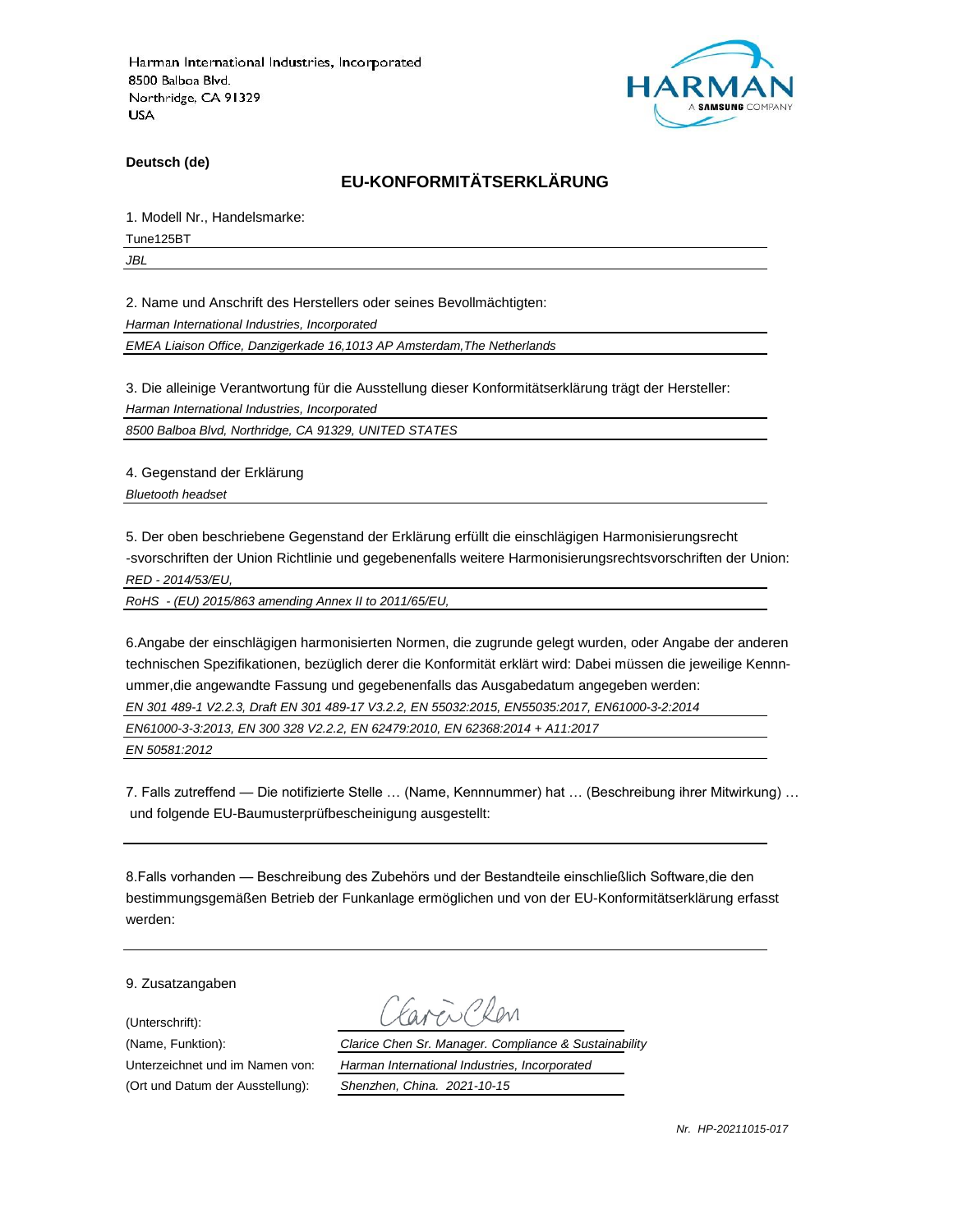

**Hrvatski (hr)**

## **EU IZJAVA O SUKLADNOSTI**

1.Model br.,marka

Tune125BT

*JBL*

2. Ime i adresa proizvođača ili njegovog ovlaštenog zastupnika:

*Harman International Industries, Incorporated*

*EMEA Liaison Office, Danzigerkade 16,1013 AP Amsterdam,The Netherlands*

3. Za izdavanje ove izjave o sukladnosti odgovoran je isključivo proizvođač:

*Harman International Industries, Incorporated*

*8500 Balboa Blvd, Northridge, CA 91329, UNITED STATES*

4. Predmet izjave:

*Bluetooth headset*

5. Prethodno opisani predmet izjave u skladu je s relevantnim zakonodavstvom Unije o usklađivanju i drugim zakonodavstvom Unije o usklađivanju prema potrebi:

*RED - 2014/53/EU,*

*RoHS - (EU) 2015/863 amending Annex II to 2011/65/EU,*

6. Upućivanja na odgovarajuće usklađene norme koje se upotrebljavaju ili upućivanje na druge tehničke specifikacije u odnosu na koje se deklarira sukladnost. Upućivanja moraju biti navedena s identifikacijskim brojem i verzijom te, prema potrebi, datumom izdavanja:

*EN 301 489-1 V2.2.3, Draft EN 301 489-17 V3.2.2, EN 55032:2015, EN55035:2017, EN61000-3-2:2014*

*EN61000-3-3:2013, EN 300 328 V2.2.2, EN 62479:2010, EN 62368:2014 + A11:2017*

*EN 50581:2012*

7.Prema potrebi, prijavljeno tijelo ... (naziv, broj) … provelo je … (opis intervencije) … i izdalo potvrdu o EU ispitivanju tipa:

8. Prema potrebi, opis dodatne opreme i sastavnica, uključujući softver, koji omogućuju normalan rad radijske opreme koji je obuhvaćen EU izjavom o sukladnosti:

9. Dodatne informacije:

(potpis):

(ime, funkcija) *Clarice Chen Sr. Manager. Compliance & Sustainability* Potpisano za i u ime: *Harman International Industries, Incorporated* (mjesto i datum izdavanja): *Shenzhen, China. 2021-10-15*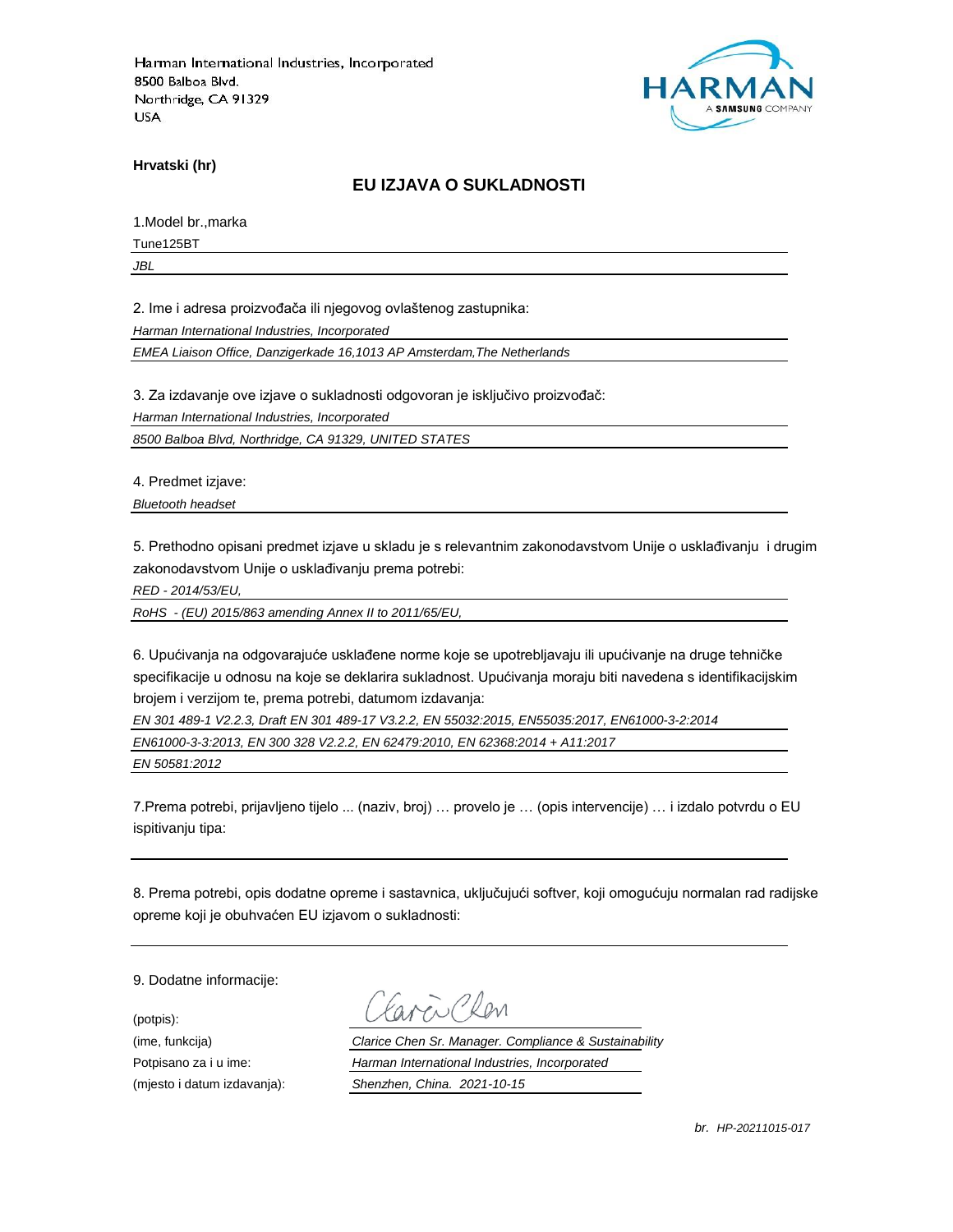

**čeština (cs)**

# **EU PROHLÁŠENÍ O SHODĚ**

1. Model č.,ochranná známka:

Tune125BT

*JBL*

2. Jméno a adresa výrobce nebo jeho zplnomocněného zástupce:

*Harman International Industries, Incorporated*

*EMEA Liaison Office, Danzigerkade 16,1013 AP Amsterdam,The Netherlands*

3. Toto prohlášení o shodě se vydává na výhradní odpovědnost výrobce:

*Harman International Industries, Incorporated*

*8500 Balboa Blvd, Northridge, CA 91329, UNITED STATES*

4. Předmět prohlášení:

*Bluetooth headset*

5. Výše popsaný předmět prohlášení je ve shodě s příslušnými harmonizovanými právními předpisy Unie a náležitých případech další harmonizované právní předpisy Unie:

*RED - 2014/53/EU,*

*RoHS - (EU) 2015/863 amending Annex II to 2011/65/EU,*

6. Odkazy na příslušné harmonizované normy, které byly použity, nebo na jiné technické specifikace, na jejichž základě se shoda prohlašuje. Odkazy se uvedou s jejich identifikačním číslem a verzí a v příslušných případech rovněž s datem vydání:

*EN 301 489-1 V2.2.3, Draft EN 301 489-17 V3.2.2, EN 55032:2015, EN55035:2017, EN61000-3-2:2014 EN61000-3-3:2013, EN 300 328 V2.2.2, EN 62479:2010, EN 62368:2014 + A11:2017 EN 50581:2012*

7. Případně: oznámený subjekt ... (název, číslo) … provedl … (popis opatření) … a vydal certifikát EU přezkoušení typu:

8.V příslušných případech popis příslušenství a součástí, včetně softwaru, které umožňují zamýšlené fungování rádiového zařízení v souladu s EU prohlášením o shodě:

9. Další informace:

(podpis):

(jméno, funkce): *Clarice Chen Sr. Manager. Compliance & Sustainability* Podepsáno za a jménem: *Harman International Industries, Incorporated* (místo a datum vydání): *Shenzhen, China. 2021-10-15*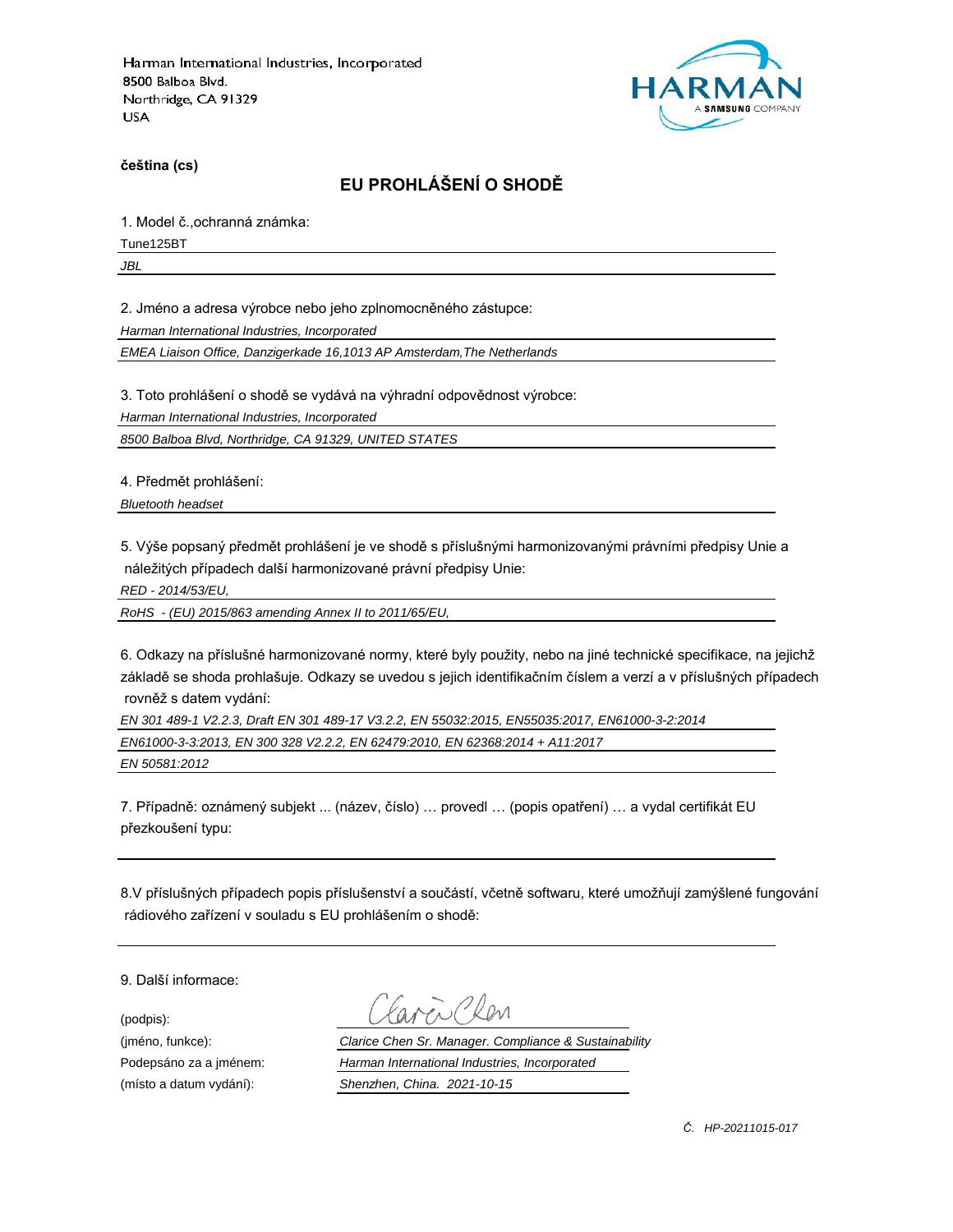

**eesti keel (et)**

#### **ELI VASTAVUSDEKLARATSIOON**

1. Tootenumber,kaubamärk:

Tune125BT

*JBL*

2. Tootja või tema volitatud esindaja nimi ja aadress:

*Harman International Industries, Incorporated*

*EMEA Liaison Office, Danzigerkade 16,1013 AP Amsterdam,The Netherlands*

3. Käesolev vastavusdeklaratsioon on välja antud tootja ainuvastutusel:

*Harman International Industries, Incorporated*

*8500 Balboa Blvd, Northridge, CA 91329, UNITED STATES*

4. Deklareeritav toode:

*Bluetooth headset*

5. Ülalkirjeldatud deklareeritav toode on kooskõlas asjakohaste liidu ühtlustamisõigusaktidega ja Muud liidu ühtlustamisõigusaktid (vajaduse korral):

*RED - 2014/53/EU,*

*RoHS - (EU) 2015/863 amending Annex II to 2011/65/EU,*

6. Viited kasutatud harmoneeritud standarditele või muudele tehnilistele kirjeldustele, millele vastavust deklareeritakse. Viidetele peab lisama nende identifitseerimisnumbri ja versiooni ning vajaduse korral väljaandmise kuupäeva:

*EN 301 489-1 V2.2.3, Draft EN 301 489-17 V3.2.2, EN 55032:2015, EN55035:2017, EN61000-3-2:2014 EN61000-3-3:2013, EN 300 328 V2.2.2, EN 62479:2010, EN 62368:2014 + A11:2017 EN 50581:2012*

7.Vajaduse korral: teavitatud asutus … (nimi, number) … teostas … (tegevuse kirjeldus) … ja andis välja Eli tüübihindamistõendi:

8.Vajaduse korral selliste tarvikute ja osade, samuti tarkvara kirjeldus, mis võimaldavad raadioseadet kasutada ettenähtud otstarbel ja kooskõlas ELi vastavusdeklaratsiooniga:

9. Lisateave:

(allkiri):

(nimi, ametinimetus): *Clarice Chen Sr. Manager. Compliance & Sustainability* Alla kirjutanud (kelle poolt/nimel): *Harman International Industries, Incorporated* (väljaandmise koht ja kuupäev): *Shenzhen, China. 2021-10-15*

*NR. HP-20211015-017*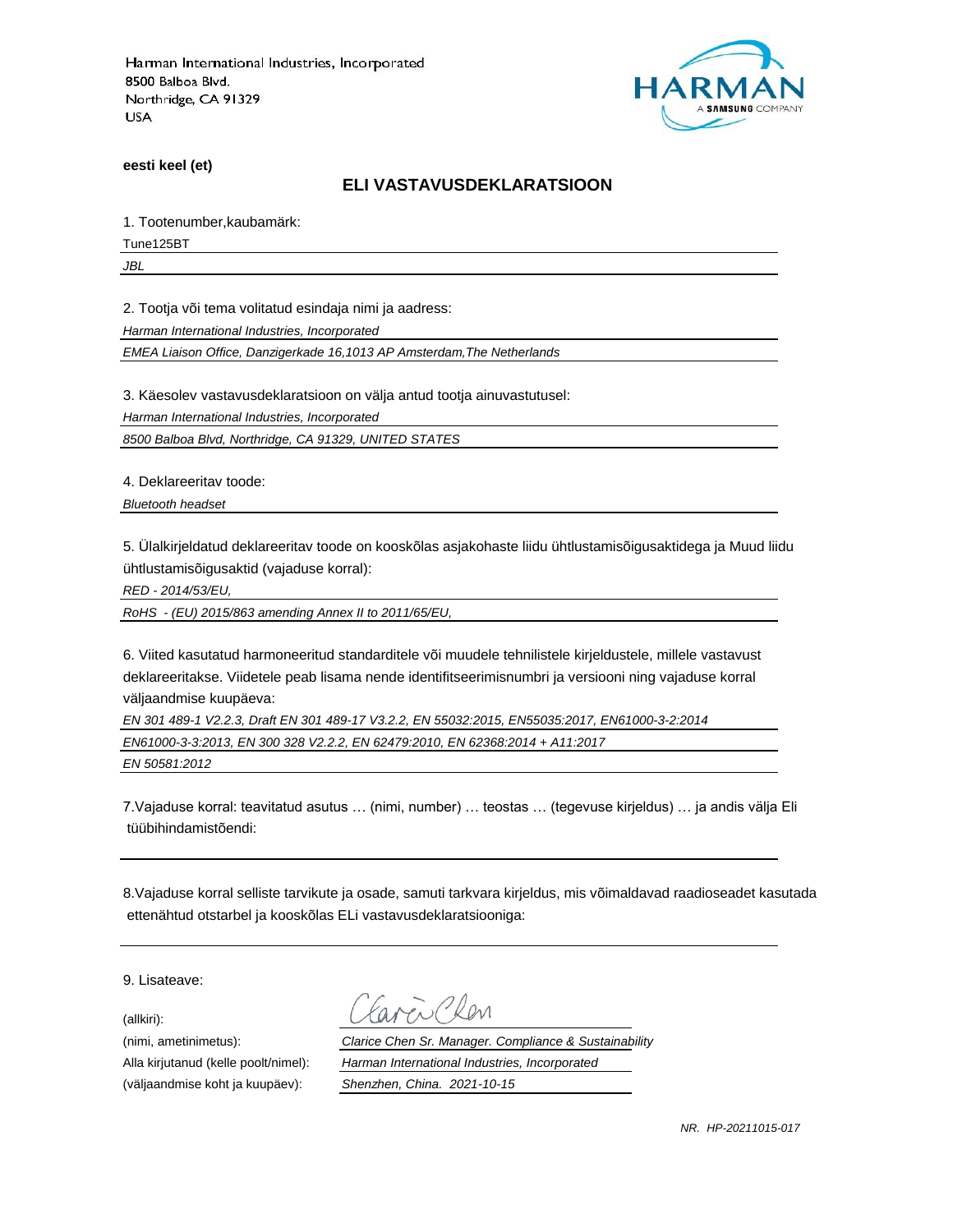

**español (es)**

## **DECLARACIÓN UE DE CONFORMIDAD**

1. Nombre del Modelo,marca:

Tune125BT

*JBL*

2. Nombre y dirección del fabricante o de su representante autorizado:

*Harman International Industries, Incorporated*

*EMEA Liaison Office, Danzigerkade 16,1013 AP Amsterdam,The Netherlands*

3. La presente declaración de conformidad se expide bajo la exclusiva responsabilidad del fabricante.

*Harman International Industries, Incorporated*

*8500 Balboa Blvd, Northridge, CA 91329, UNITED STATES*

4. Objeto de la declaración:

*Bluetooth headset*

5. El objeto de la declaración descrito anteriormente es conforme con la legislación de armonización pertinente de la Unión y Otra legislación de armonización de la Unión, cuando sea aplicable:

*RED - 2014/53/EU,*

*RoHS - (EU) 2015/863 amending Annex II to 2011/65/EU,*

6.Referencias a las normas armonizadas pertinentes utilizadas o referencias a las otras especificaciones técnicas en relación con las cuales se declara la conformidad. Las referencias se enumerarán con su número de identificación y su versión y, en su caso, la fecha de emisión:

*EN 301 489-1 V2.2.3, Draft EN 301 489-17 V3.2.2, EN 55032:2015, EN55035:2017, EN61000-3-2:2014*

*EN61000-3-3:2013, EN 300 328 V2.2.2, EN 62479:2010, EN 62368:2014 + A11:2017*

*EN 50581:2012*

7. Cuando proceda: El organismo notificado … (nombre, número) … ha efectuado … (descripción de la intervención) … y expedido el certificado de examen UE de tipo:

8. Cuando proceda, descripción de los accesorios y componentes, incluido el software, que permiten que el equipo radioeléctrico funcione como estaba previsto y esté amparado por la declaración UE de conformidad:

9. Información adicional:

(Firma):

Plen

(nombre, cargo): *Clarice Chen Sr. Manager. Compliance & Sustainability* Firmado en nombre de: *Harman International Industries, Incorporated* (lugar y fecha de expedición): *Shenzhen, China. 2021-10-15*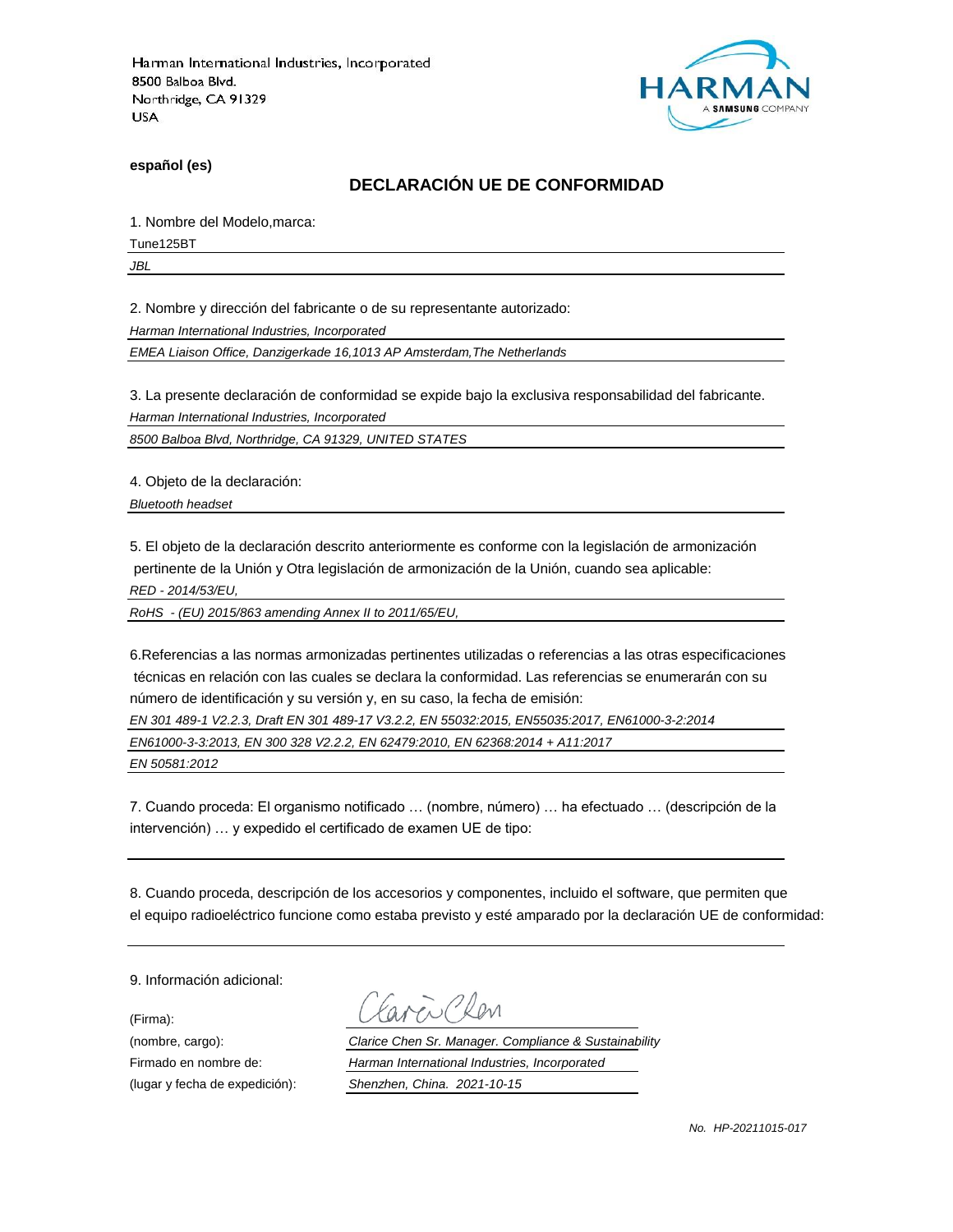

**italiano (it)**

# **DICHIARAZIONE DI CONFORMITÀ UE**

1. Modello n.,brand:

Tune125BT

*JBL*

2. Nome e indirizzo del fabbricante o del suo rappresentante autorizzato:

*Harman International Industries, Incorporated*

*EMEA Liaison Office, Danzigerkade 16,1013 AP Amsterdam,The Netherlands*

3. La presente dichiarazione di conformità è rilasciata sotto l'esclusiva responsabilità del fabbricante:

*Harman International Industries, Incorporated*

*8500 Balboa Blvd, Northridge, CA 91329, UNITED STATES*

4. Oggetto della dichiarazione:

*Bluetooth headset*

5. L'oggetto della dichiarazione di cui sopra è conforme alla pertinente normativa di armonizzazione dell'Unione e Se del caso, altre normative di armonizzazione dell'Unione:

*RED - 2014/53/EU,*

*RoHS - (EU) 2015/863 amending Annex II to 2011/65/EU,*

6. Riferimento alle pertinenti norme armonizzate utilizzate o riferimenti alle altre specifiche tecniche in relazione alle quali è dichiarata la conformità. I riferimenti devono essere indicati con il loro numero di identificazione e versione e, se del caso, la data di emissione:

*EN 301 489-1 V2.2.3, Draft EN 301 489-17 V3.2.2, EN 55032:2015, EN55035:2017, EN61000-3-2:2014*

*EN61000-3-3:2013, EN 300 328 V2.2.2, EN 62479:2010, EN 62368:2014 + A11:2017*

*EN 50581:2012*

7. Se del caso, l'organismo notificato … (denominazione, numero) … ha effettuato … (descrizione dell'intervento) … e rilasciato il certificato di esame UE del tipo:

8. Se del caso, una descrizione degli accessori e dei componenti inclusi nella dichiarazione di con -formità UE,compreso il software, che consentono all'apparecchiatura radio di funzionare come previsto:

9. Informazioni supplementari:

(Firma):

(luogo e data del rilascio): *Shenzhen, China. 2021-10-15*

i Plan

(nome, funzione): *Clarice Chen Sr. Manager. Compliance & Sustainability* Firmato a nome e per conto di: *Harman International Industries, Incorporated*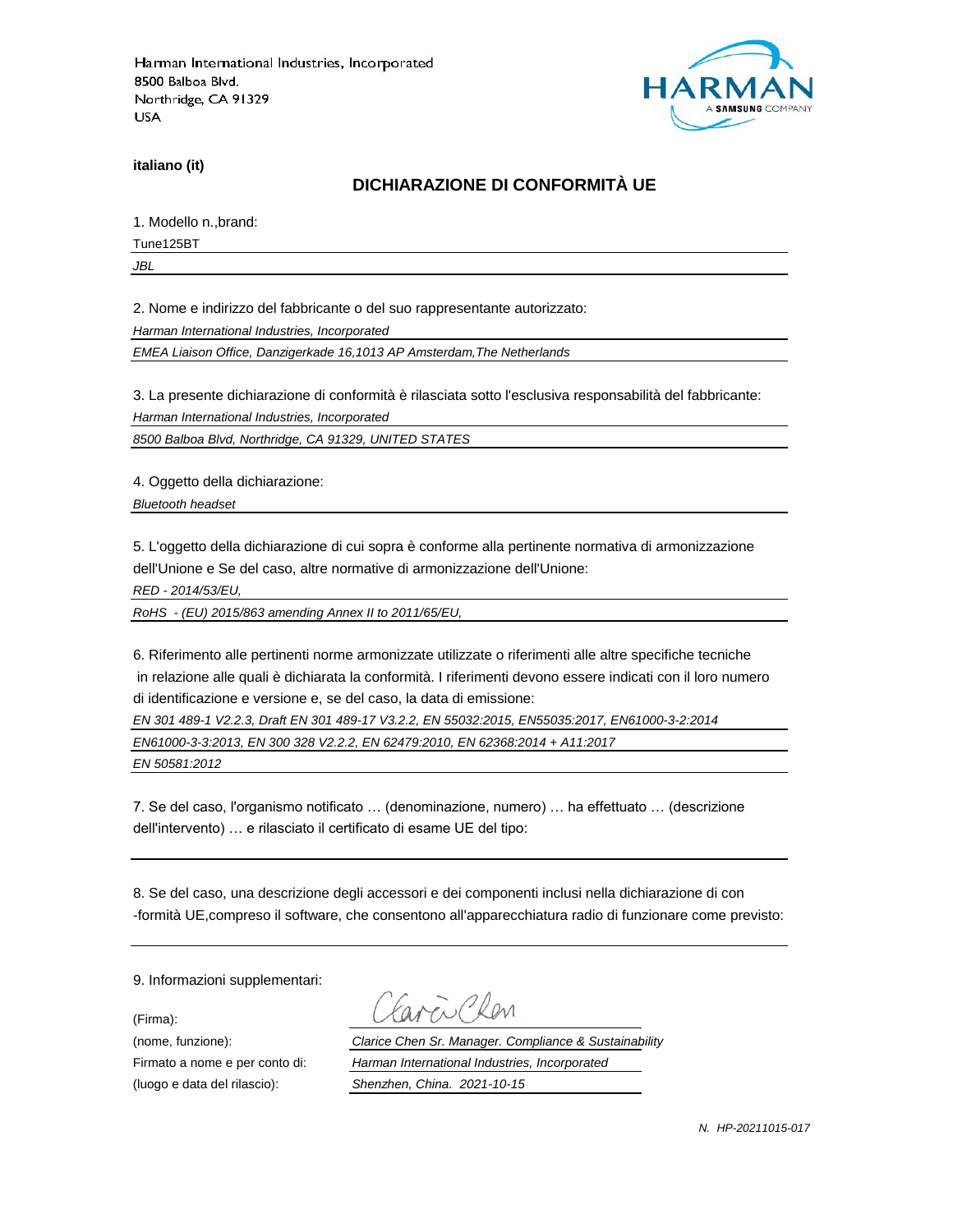

**dansk (da)**

#### **EU-OVERENSSTEMMELSESERKLÆ RING**

1. Model nr., mærke:

Tune125BT

*JBL*

2. Navn og adresse på fabrikanten eller dennes bemyndigede repræ sentant:

*Harman International Industries, Incorporated*

*EMEA Liaison Office, Danzigerkade 16,1013 AP Amsterdam,The Netherlands*

3. Denne overensstemmelseserklæring udstedes på fabrikantens ansvar:

*Harman International Industries, Incorporated*

*8500 Balboa Blvd, Northridge, CA 91329, UNITED STATES*

4. Erklæringens genstand:

*Bluetooth headset*

5. Genstanden for erklæringen, som beskrevet ovenfor, er i overensstemmelse med den relevante EU-harmoniseringslovgivning og Eventuelt anden EU-harmoniseringslovgivning:

*RED - 2014/53/EU,*

*RoHS - (EU) 2015/863 amending Annex II to 2011/65/EU,*

6.Henvisninger til de relevante anvendte harmoniserede standarder eller henvisninger til de andre tekniske specifikationer, som der erklæres overensstemmelse med. Henvisninger angives med deres identifikationsnummer og version og eventuelt udstedelsesdato:

*EN 301 489-1 V2.2.3, Draft EN 301 489-17 V3.2.2, EN 55032:2015, EN55035:2017, EN61000-3-2:2014*

*EN61000-3-3:2013, EN 300 328 V2.2.2, EN 62479:2010, EN 62368:2014 + A11:2017*

*EN 50581:2012*

7. Hvor det er relevant, det bemyndigede organ … (navn, nummer) har foretaget … (beskrivelse af aktiviteten) … og udstedt EU-typeafprøvningsattest:

8. I givet fald beskrivelse af tilbehør og komponenter, herunder software, som får radioudstyret til at fungere efter hensigten og er dækket af EU-overensstemmelseserklæringen:

9. Supplerende oplysninger:

(Underskrift):

(udstedelsessted og -dato): *Shenzhen, China. 2021-10-15*

(navn, stilling) (underskrift): *Clarice Chen Sr. Manager. Compliance & Sustainability* Underskrevet for og på vegne af: *Harman International Industries, Incorporated*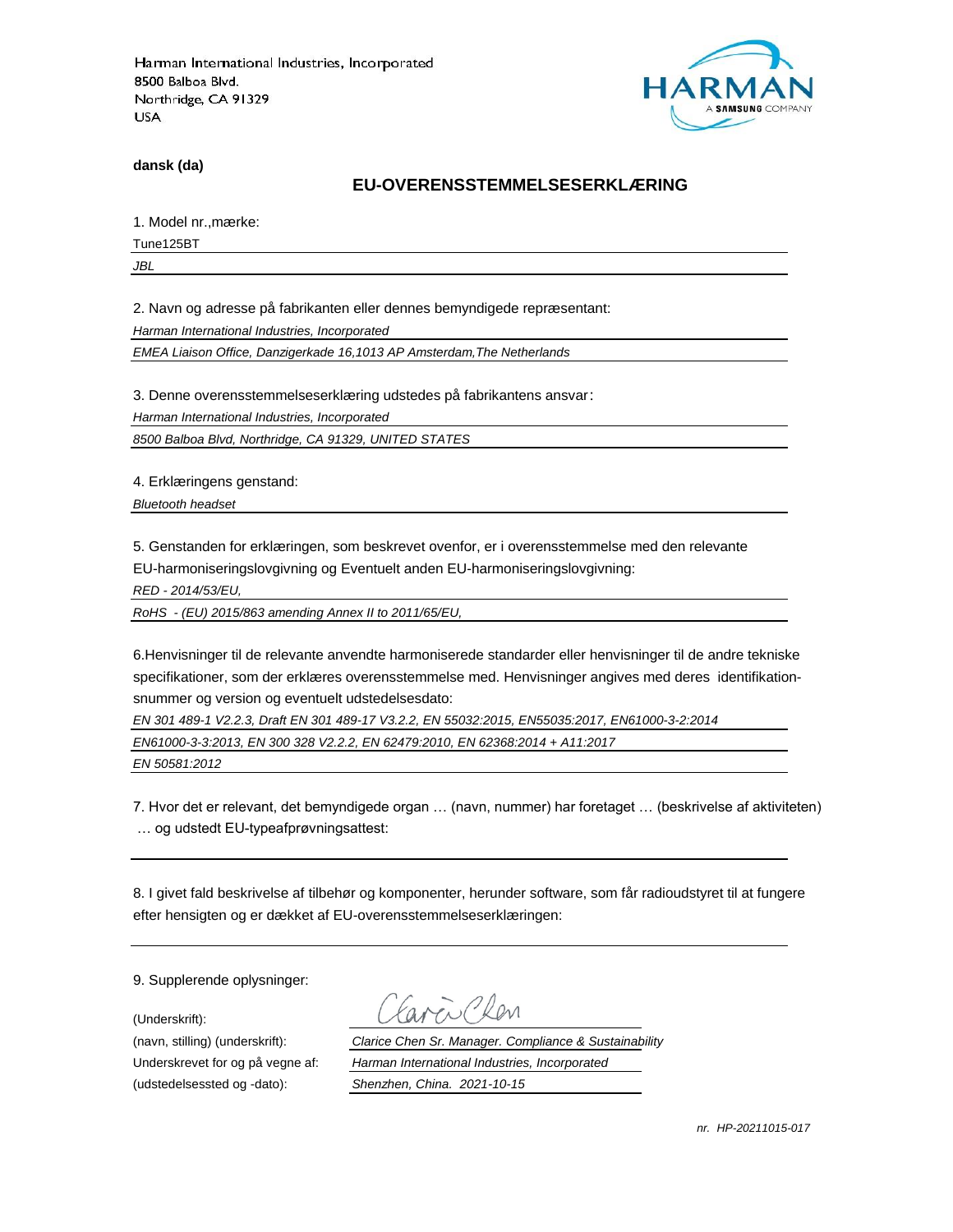

**ελληνικά (el)**

#### **ΔΗΛΩΣΗ ΣΥΜΜΟΡΦΩΣΗΣ ΕΕ**

1. Αριθμός μοντέλου, εμπορικό σήμα:

Tune125BT

*JBL*

2. Όνομα και διεύθυνση του κατασκευαστή ή του εξουσιοδοτημένου αντιπροσώπου του:

*Harman International Industries, Incorporated*

*EMEA Liaison Office, Danzigerkade 16,1013 AP Amsterdam,The Netherlands*

3. Η παρούσα δήλωση συμμόρφωσης εκδίδεται με αποκλειστική ευθύνη του κατασκευαστή:

*Harman International Industries, Incorporated*

*8500 Balboa Blvd, Northridge, CA 91329, UNITED STATES*

4.Αντικείμενο της δήλωσης:

*Bluetooth headset*

5. Ο στόχος της δήλωσης που περιγράφεται παραπάνω είναι σύμφωνος προς τη σχετική ενωσιακή νομοθεσία εναρμόνισης και Άλλη ενωσιακή νομοθεσία εναρμόνισης, κατά περίπτωση

*RED - 2014/53/EU,*

*RoHS - (EU) 2015/863 amending Annex II to 2011/65/EU,*

6. Αναφορές στα σχετικά εναρμονισμένα πρότυπα που χρησιμοποιούνται ή αναφορές στις λοιπές τεχνικές προδιαγραφές σε σχέση με τις οποίες δηλώνεται η συμμόρφωση. Οι αναφορές πρέπει να απαριθμούνται με τον αριθμό αναγνώρισης και την έκδοση και, κατά περίπτωση, την ημερομηνία δημοσίευσής τους: *EN 301 489-1 V2.2.3, Draft EN 301 489-17 V3.2.2, EN 55032:2015, EN55035:2017, EN61000-3-2:2014 EN61000-3-3:2013, EN 300 328 V2.2.2, EN 62479:2010, EN 62368:2014 + A11:2017 EN 50581:2012*

7.Όπου έχει εφαρμογή, ο κοινοποιημένος οργανισμός … (ονομασία, αριθμός) … πραγματοποίησε (περιγραφή της παρέμβασης) … και εξέδωσε το πιστοποιητικό εξέτασης τύπου ΕΕ:

8.Όπου έχει εφαρμογή, περιγραφή των παρελκόμενων και εξαρτημάτων, συμπεριλαμβανομένου του λογισμικού, που επιτρέπουν στον ραδιοεξοπλισμό να λειτουργεί όπως προβλέπεται και που καλύπτ -N43ονται από τη δήλωση συμμόρφωσης:

9. Συμπληρωματικές πληροφορίες:

(υπογραφή):

 $R_{\text{N}}$ (όνομα, θέση): *Clarice Chen Sr. Manager. Compliance & Sustainability* Υπογραφή για λογαριασμό εξ ονόματος: *Harman International Industries, Incorporated*

(τόπος και ημερομηνία έκδοσης): *Shenzhen, China. 2021-10-15*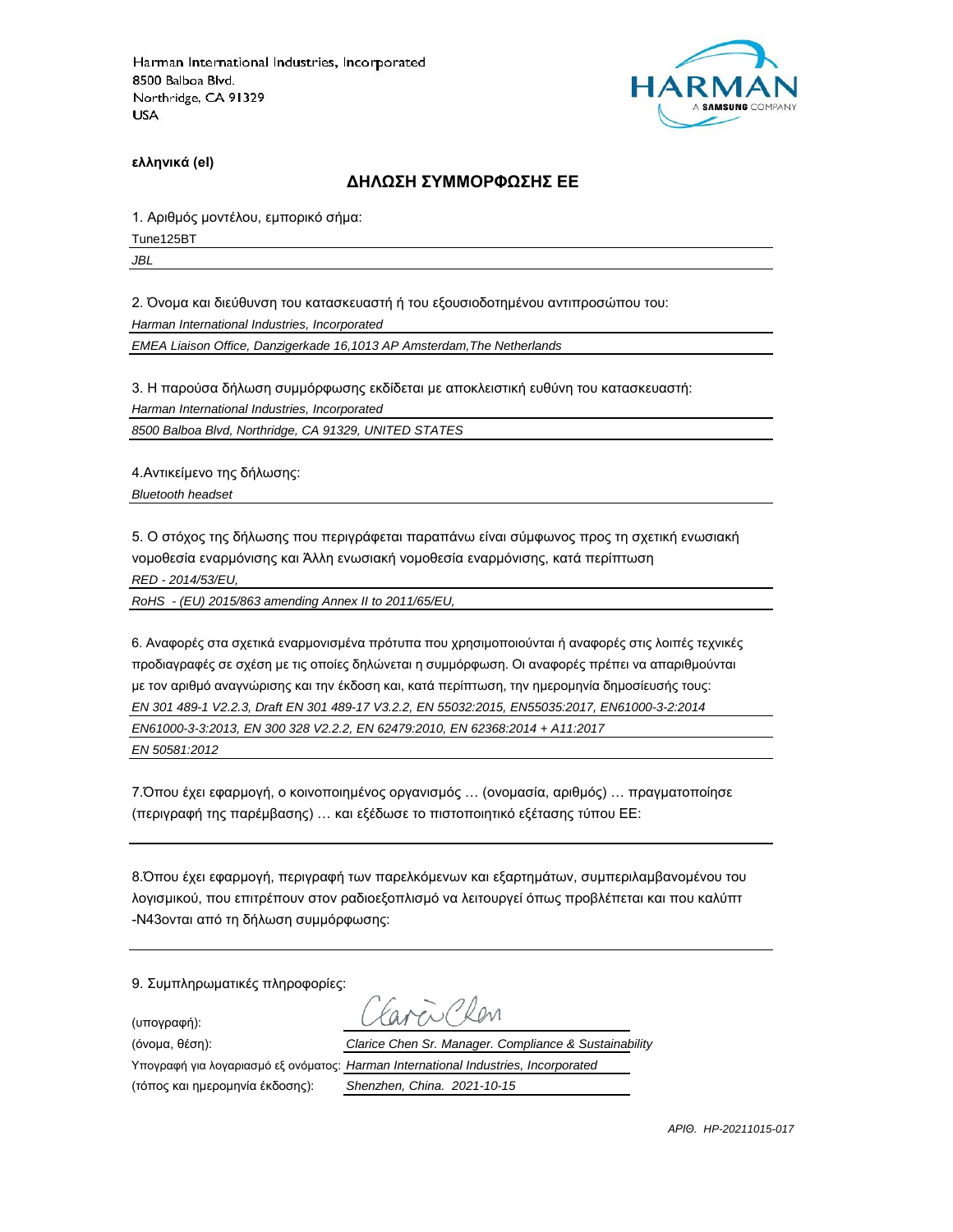

**français (fr)**

#### **DECLARATION UE DE CONFORMITE**

1. numéro de modèle,marque:

Tune125BT

*JBL*

2. Nom et adresse du fabricant ou de son mandataire:

*Harman International Industries, Incorporated*

*EMEA Liaison Office, Danzigerkade 16,1013 AP Amsterdam,The Netherlands*

3. La présente déclaration de conformité est établie sous la seule responsabilité du fabricant:

*Harman International Industries, Incorporated*

*8500 Balboa Blvd, Northridge, CA 91329, UNITED STATES*

4. Objet de la déclaration:

*Bluetooth headset*

5. L'objet de la déclaration décrit ci-dessus est conforme à la législation d'harmonisation de l'Union applicable et Autres législations d'harmonisation de l'Union, s'il y a lieu:

*RED - 2014/53/EU,*

*RoHS - (EU) 2015/863 amending Annex II to 2011/65/EU,*

6. Références des normes harmonisées pertinentes appliquées ou des autres spécifications techniques par rapport auxquelles la conformité est déclarée. Il faut indiquer, pour chaque référence, le numéro d'identification, la version et, le cas échéant, la date d'émission:

*EN 301 489-1 V2.2.3, Draft EN 301 489-17 V3.2.2, EN 55032:2015, EN55035:2017, EN61000-3-2:2014*

*EN61000-3-3:2013, EN 300 328 V2.2.2, EN 62479:2010, EN 62368:2014 + A11:2017*

*EN 50581:2012*

7.S'il y a lieu: l'organisme notifié … (nom, numéro) … a réalisé … (description de l'intervention) … et a délivré le certificat d'examen UE de type:

8.S'il y a lieu, description des accessoires et des éléments (y compris logiciels) qui permettent à l'équipement radioélectrique de fonctionner selon sa destination et qui sont couverts par la déclaration UE de conformité:

9. Informations complémentaires:

(Signature):

(nom, fonction): *Clarice Chen Sr. Manager. Compliance & Sustainability* Signé par et au nom de: *Harman International Industries, Incorporated* (lieu et date d'émission): *Shenzhen, China. 2021-10-15*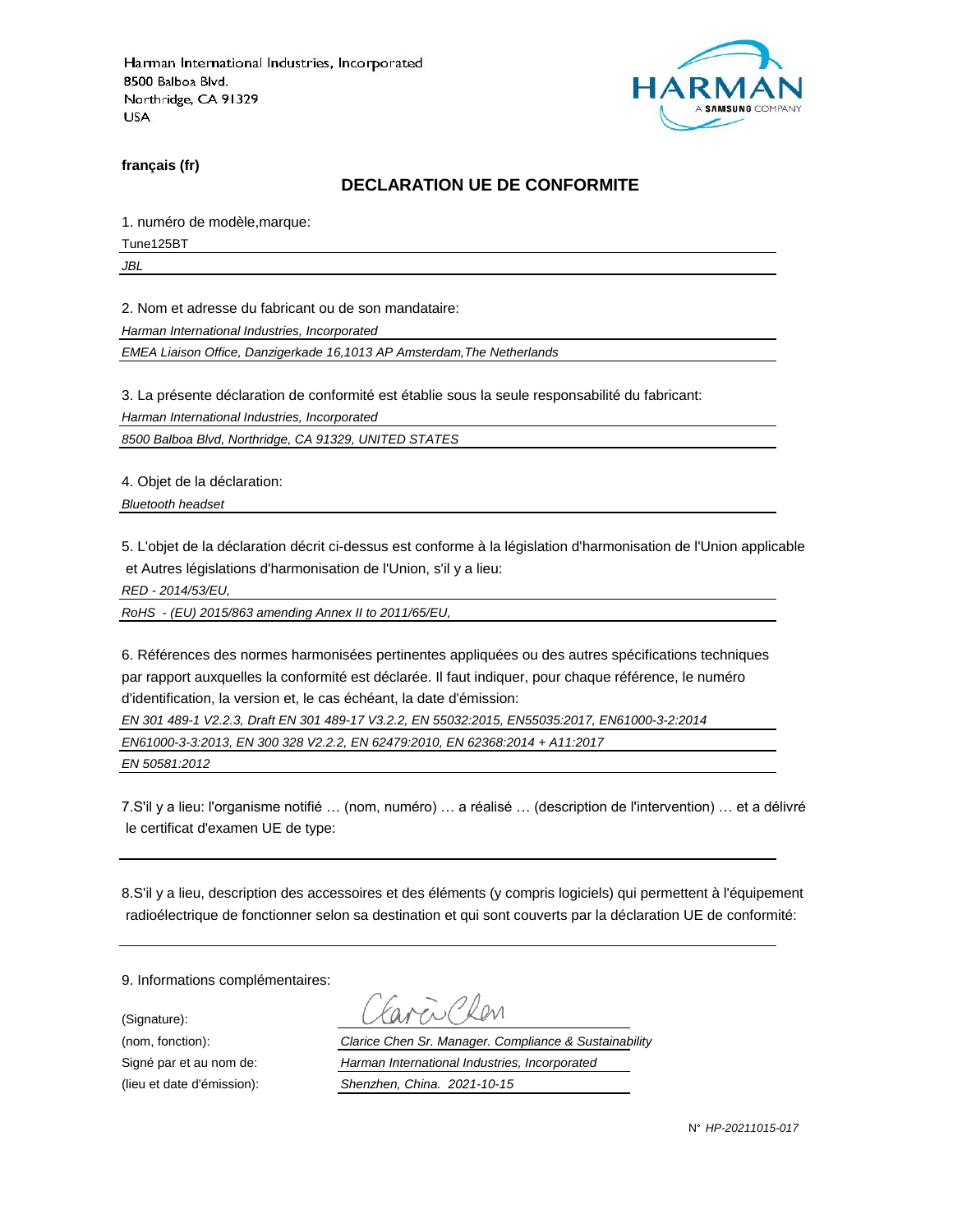

**latviešu valoda (lv)**

# **ES ATBILSTĪBAS DEKLARĀCIJA**

1. Modela Nr.,brand:

Tune125BT

*JBL*

2. Ražotāja vai viņa pilnvarotā pārstāvja vārds, uzvārds/nosaukums un adrese:

*Harman International Industries, Incorporated*

*EMEA Liaison Office, Danzigerkade 16,1013 AP Amsterdam,The Netherlands*

3. Šī atbilstības deklarācija ir izdota vienīgi uz šāda ražotāja atbildību:

*Harman International Industries, Incorporated*

*8500 Balboa Blvd, Northridge, CA 91329, UNITED STATES*

4. Deklarācijas priekšmets:

*Bluetooth headset*

5. Iepriekš aprakstītais deklarācijas priekšmets atbilst attiecīgajam Savienības saskaņotajam tiesību aktam un Citam Savienības saskaņotajam tiesību aktam, ja piemērojams

*RED - 2014/53/EU,*

*RoHS - (EU) 2015/863 amending Annex II to 2011/65/EU,*

6. Atsauces uz attiecīgajiem izmantojamiem saskaņotajiem standartiem vai uz citām tehniskajām specifikācijām ,attiecībā uz ko tiek deklarēta atbilstība. Atsauces jāuzskaita ar to identifikācijas numuriem un versijām un attiecīgā gadījumā ar izdošanas datumu:

*EN 301 489-1 V2.2.3, Draft EN 301 489-17 V3.2.2, EN 55032:2015, EN55035:2017, EN61000-3-2:2014*

*EN61000-3-3:2013, EN 300 328 V2.2.2, EN 62479:2010, EN 62368:2014 + A11:2017*

*EN 50581:2012*

7. Attiecīgā gadījumā paziņotā struktūra … (nosaukums, numurs) … ir veikusi … (darbības apraksts) … un izdevusi ES tipa pārbaudes sertifikātu:

8.Attiecīgā gadījumā palīgierīču un komponentu apraksts, ieskaitot programmatūras aprakstu,kas nodrošina radioiekārtas paredzēto darbību un uz ko attiecas ES atbilstības deklarācija:

9. Papildinformācija:

(Paraksts):

(vārds, uzvārds, amats): *Clarice Chen Sr. Manager. Compliance & Sustainability* Parakstīts šādas personas vārdā: *Harman International Industries, Incorporated* (izdošanas vieta un datums): *Shenzhen, China. 2021-10-15*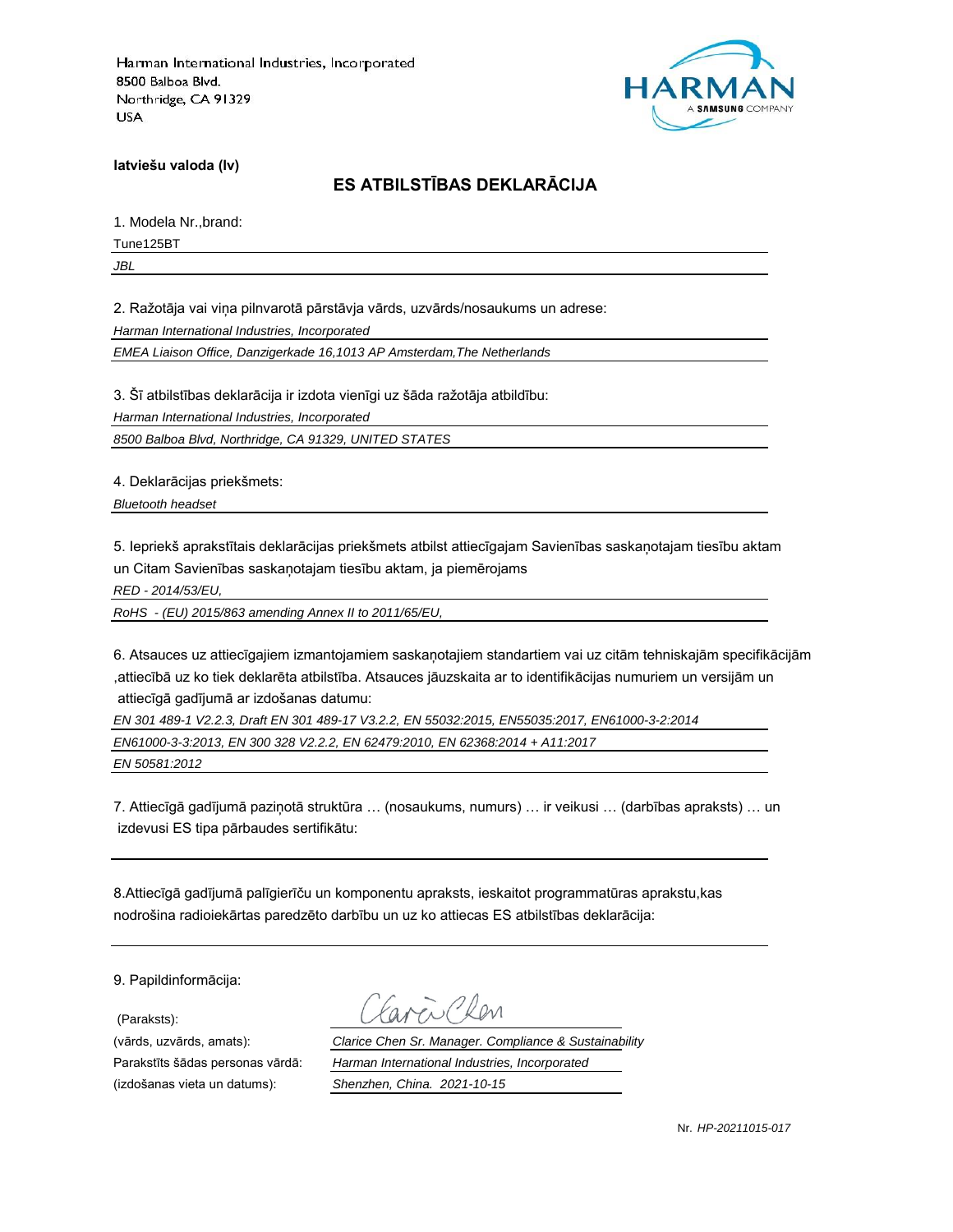

**lietuvių kalba (lt)**

## **ES ATITIKTIES DEKLARACIJA**

1. Modelio Nr., Prekės ženklas:

Tune125BT

*JBL*

2. Gamintojo arba jo įgaliotojo atstovo pavadinimas ir adresas:

*Harman International Industries, Incorporated*

*EMEA Liaison Office, Danzigerkade 16,1013 AP Amsterdam,The Netherlands*

3. Ši atitikties deklaracija išduota tik gamintojo atsakomybe:

*Harman International Industries, Incorporated*

*8500 Balboa Blvd, Northridge, CA 91329, UNITED STATES*

4. Deklaracijos objektas:

*Bluetooth headset*

5. Pirmiau aprašytas deklaracijos objektas atitinka susijusius derinamuosius Sąjungos teisės aktus ir kitus derinamuosius Sąjungos teisės aktus, jeigu taikoma.

*RED - 2014/53/EU,*

*RoHS - (EU) 2015/863 amending Annex II to 2011/65/EU,*

6. Nuorodos į susijusius taikytus darniuosius standartus arba kitas technines specifikacijas, pagal kurias buvo deklaruota atitiktis. Nuorodos turi būti išvardijamos nurodant jų identifikacinius numerius,ersijas ir, kai taikoma, paskelbimo datas:

*EN 301 489-1 V2.2.3, Draft EN 301 489-17 V3.2.2, EN 55032:2015, EN55035:2017, EN61000-3-2:2014*

*EN61000-3-3:2013, EN 300 328 V2.2.2, EN 62479:2010, EN 62368:2014 + A11:2017*

*EN 50581:2012*

7. Kai taikytina, notifikuotoji įstaiga … (pavadinimas, numeris)… atliko… (dalyvavimo procese aprašymas) ir išdavė ES tipo tyrimo sertifikatą:

8. Kai taikytina, pagalbinių įtaisų ir komponentų, įskaitant programinę įrangą, kurie leidžia radijo įrenginiams veikti pagal paskirtį ir yra įtraukti į ES atitikties deklaraciją, aprašas:

9. Papildoma informacija:

(Parašas):

(vardas ir pavardė, pareigos): *Clarice Chen Sr. Manager. Compliance & Sustainability* Už ką ir kieno vardu pasirašyta: *Harman International Industries, Incorporated* (išdavimo data ir vieta): *Shenzhen, China. 2021-10-15*

*Nr. HP-20211015-017*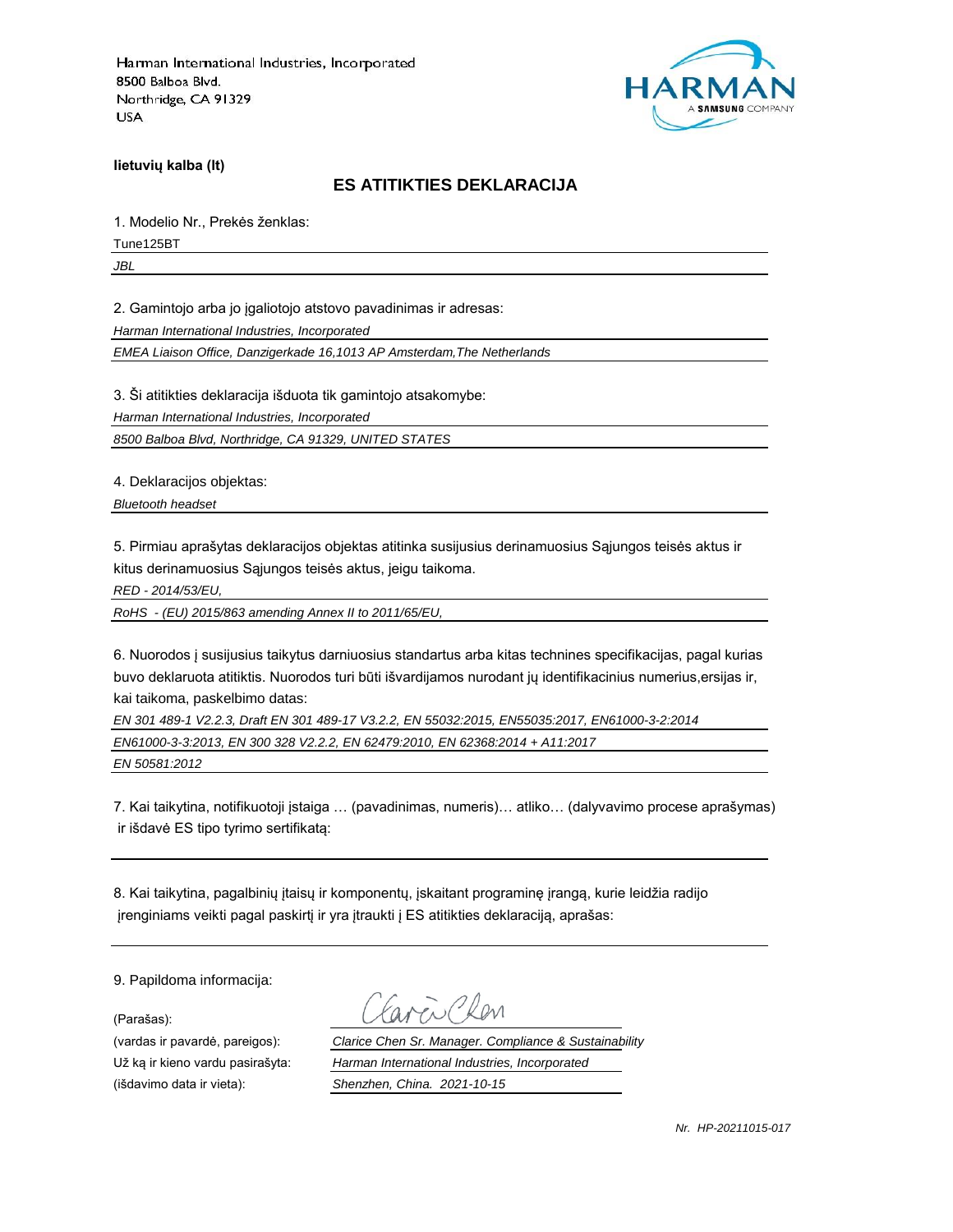

**Nederlands (nl)**

#### **EU-CONFORMITEITSVERKLARING**

1.Model nr.,Merk:

Tune125BT

*JBL*

2. Naam en adres van de fabrikant of zijn gemachtigde:

*Harman International Industries, Incorporated*

*EMEA Liaison Office, Danzigerkade 16,1013 AP Amsterdam,The Netherlands*

3. Deze conformiteitsverklaring wordt afgegeven onder volledige verantwoordelijkheid van de fabrikant:

*Harman International Industries, Incorporated*

*8500 Balboa Blvd, Northridge, CA 91329, UNITED STATES*

4. Voorwerp van de verklaring:

*Bluetooth headset*

5.Het hierboven beschreven voorwerp van de verklaring is in overeenstemming met de desbetreffende harmonisatiewetgeving van de Unie en andere harmonisatiewetgeving van de Unie, indien van toepassing: *RED - 2014/53/EU,*

*RoHS - (EU) 2015/863 amending Annex II to 2011/65/EU,*

6. Vermelding van de toegepaste relevante geharmoniseerde normen of van de andere technische specificaties waarop de conformiteitsverklaring betrekking heeft. Bij de opgave van de referenties moeten het identificatie nummer en de versie en, in voorkomend geval, de datum van publicatie worden vermeld:

*EN 301 489-1 V2.2.3, Draft EN 301 489-17 V3.2.2, EN 55032:2015, EN55035:2017, EN61000-3-2:2014*

*EN61000-3-3:2013, EN 300 328 V2.2.2, EN 62479:2010, EN 62368:2014 + A11:2017*

*EN 50581:2012*

7.(Indien van toepassing) De aangemelde instantie … (naam, nummer) … heeft een … (beschrijving van de werkzaamheden) … uitgevoerd en het certificaat van EU-typeonderzoek … afgegeven:

8. Indien van toepassing, beschrijving van de accessoires en onderdelen, die het mogelijk maken dat de radioapparatuur functioneert zoals bedoeld en die onder de EU-conformiteitsverklaring vallen:

9. Aanvullende informatie:

(Handtekening):

(naam, functie): *Clarice Chen Sr. Manager. Compliance & Sustainability* Ondertekend voor en namens: *Harman International Industries, Incorporated* (plaats en datum van afgifte): *Shenzhen, China. 2021-10-15*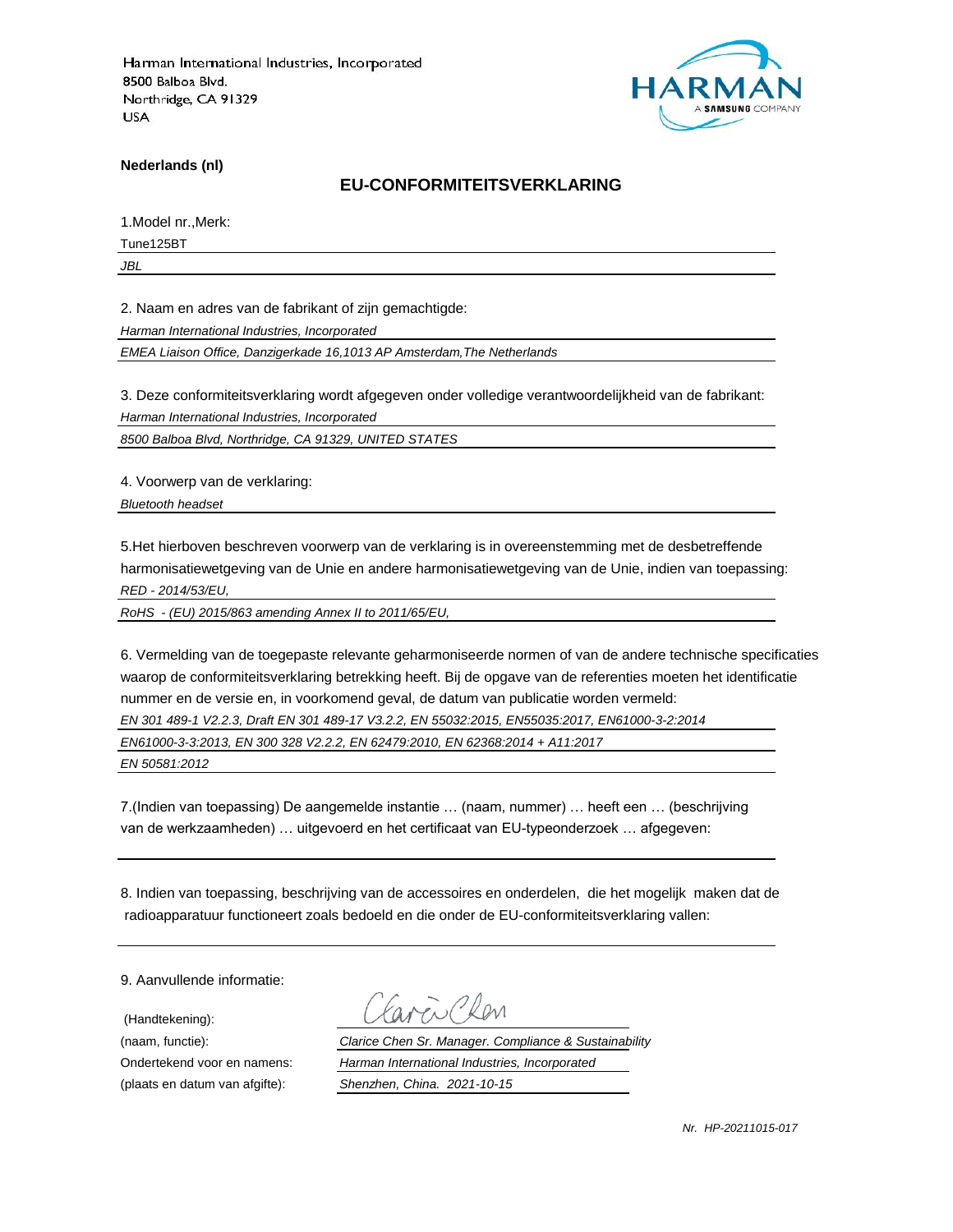

**Română (ro)**

## **DECLARAȚIA UE DE CONFORMITATE**

1. Număr model, marcă:

Tune125BT

*JBL*

2. Denumirea și adresa producătorului sau a reprezentantului său autorizat:

*Harman International Industries, Incorporated*

*EMEA Liaison Office, Danzigerkade 16,1013 AP Amsterdam,The Netherlands*

3. Prezenta declarație de conformitate este emisă pe răspunderea exclusivă a producătorului:

*Harman International Industries, Incorporated*

*8500 Balboa Blvd, Northridge, CA 91329, UNITED STATES*

4.Obiectul declarației:

*Bluetooth headset*

5. Obiectul declarației descris mai sus este în conformitate cu legislația relevantă de armonizare a Uniunii: și După caz, alte acte din legislația de armonizare a Uniunii

*RED - 2014/53/EU,*

*RoHS - (EU) 2015/863 amending Annex II to 2011/65/EU,*

6. Trimiterile la standardele armonizate relevante folosite sau trimiterile la alte specificații tehnice în legătură cu care se declară conformitatea. Referințele sunt enumerate împreună cu numerele de identificare și cu versiunea acestora precum și cu data eliberării, după caz:

*EN 301 489-1 V2.2.3, Draft EN 301 489-17 V3.2.2, EN 55032:2015, EN55035:2017, EN61000-3-2:2014*

*EN61000-3-3:2013, EN 300 328 V2.2.2, EN 62479:2010, EN 62368:2014 + A11:2017*

*EN 50581:2012*

7. După caz, organismul notificat … (denumire, număr) ... a efectuat … (descrierea intervenției) și a emis certificatul de examinare UE de tip:

8. După caz, o descriere a accesoriilor și componentelor, inclusiv a produselor software, care permit echipamentelor radio să funcționeze corespunzător și care sunt incluse în declarația de conformitate:

9. Informații suplimentare:

(Semnătura):

(numele, funcția) : *Clarice Chen Sr. Manager. Compliance & Sustainability* Semnat pentru și în numele: *Harman International Industries, Incorporated* (locul și data emiterii): *Shenzhen, China. 2021-10-15*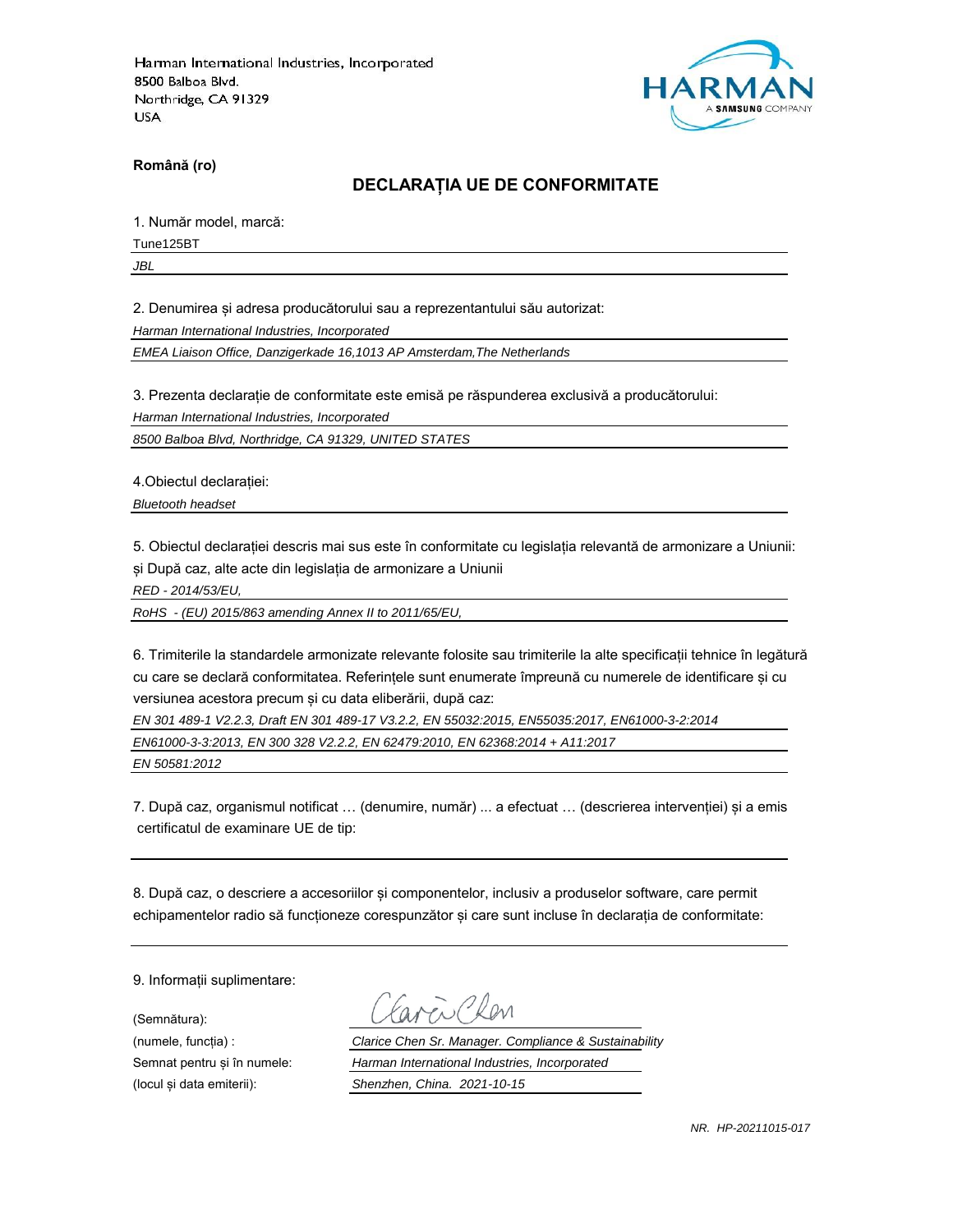

**Suomi (fi)**

## **EU-VAATIMUSTENMUKAISUUSVAKUUTUS**

1. Malli nro.,merkki:

Tune125BT

*JBL*

2. Valmistajan tai sen valtuutetun edustajan nimi ja osoite:

*Harman International Industries, Incorporated*

*EMEA Liaison Office, Danzigerkade 16,1013 AP Amsterdam,The Netherlands*

3. Tämä vaatimustenmukaisuusvakuutus on annettu valmistajan yksinomaisella vastuulla:

*Harman International Industries, Incorporated*

*8500 Balboa Blvd, Northridge, CA 91329, UNITED STATES*

4. Vakuutuksen kohde:

*Bluetooth headset*

5. Edellä kuvattu vakuutuksen kohde on asiaa koskevan unionin yhdenmukaistamislainsäädännön vaatimusten mukainen ja Muu unionin yhdenmukaistamissäädös (tapauksen mukaan):

*RED - 2014/53/EU,*

*RoHS - (EU) 2015/863 amending Annex II to 2011/65/EU,*

6. Viittaus niihin asiaankuuluviin yhdenmukaistettuihin standardeihin, joita on käytetty, tai viittaus muihin teknisiin eritelmiin, joiden perusteella vaatimustenmukaisuusvakuutus on annettu. Viittausten luettelossa on mainittava niiden tunnistenumero ja versio ja tapauksen mukaan antopäivä:

*EN 301 489-1 V2.2.3, Draft EN 301 489-17 V3.2.2, EN 55032:2015, EN55035:2017, EN61000-3-2:2014*

*EN61000-3-3:2013, EN 300 328 V2.2.2, EN 62479:2010, EN 62368:2014 + A11:2017*

*EN 50581:2012*

7. Tapauksen mukaan ilmoitettu laitos … (nimi, numero) … suoritti … (toimenpiteen kuvaus) … ja antoi EU-tyyppitarkastustodistuksen: …

8. Tapauksen mukaan kuvaus lisälaitteista ja osista, myös ohjelmistoista, jotka mahdollistavat radiolaitteen käyttötarkoituksen mukaisen käytön ja jotka EU-vaatimustenmukaisuusvakuutus kattaa:

9. Lisätietoja:

(allekirjoitus):

(antamispaikka ja -päivämäärä): *Shenzhen, China. 2021-10-15*

(nimi, tehtävä): *Clarice Chen Sr. Manager. Compliance & Sustainability* Seuraavan puolesta allekirjoittanut: *Harman International Industries, Incorporated*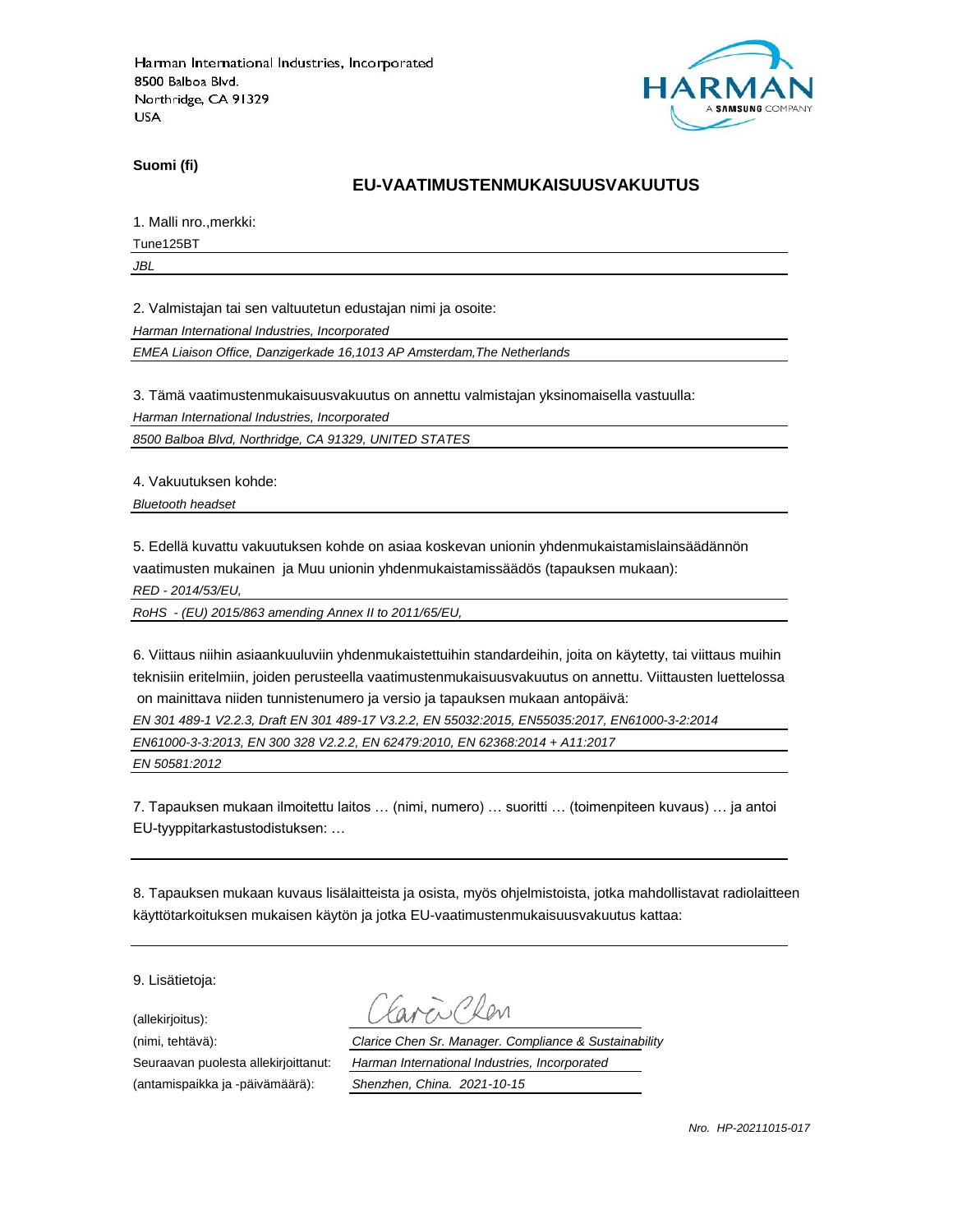

**magyar (hu)**

# **EU-MEGFELELŐSÉGI NYILATKOZAT**

1.Modellazonosító,márka:

Tune125BT

*JBL*

2. A gyártó vagy meghatalmazott képviselőjének neve és címe:

*Harman International Industries, Incorporated*

*EMEA Liaison Office, Danzigerkade 16,1013 AP Amsterdam,The Netherlands*

3. Ezt a megfelelőségi nyilatkozatot a gyártó kizárólagos felelőssége mellett adják ki:

*Harman International Industries, Incorporated*

*8500 Balboa Blvd, Northridge, CA 91329, UNITED STATES*

4. A nyilatkozat tárgya:

*Bluetooth headset*

5. A fent ismertetett nyilatkozat tárgya megfelel a vonatkozó uniós harmonizációs jogszabályoknak és adott esetben egyéb uniós harmonizációs jogszabály

*RED - 2014/53/EU,*

*RoHS - (EU) 2015/863 amending Annex II to 2011/65/EU,*

6.Az alkalmazott harmonizált szabványokra való hivatkozás vagy az azokra az egyéb műszaki előírásokra való hivatkozás, amelyekkel kapcsolatban megfelelőségi nyilatkozatot tetteké. A hivatkozásokat az azonosító számokkal együtt és a megfelelő verzió feltüntetésével kell megadni, adott esetben a kiállítás dátumával együtt: *EN 301 489-1 V2.2.3, Draft EN 301 489-17 V3.2.2, EN 55032:2015, EN55035:2017, EN61000-3-2:2014 EN61000-3-3:2013, EN 300 328 V2.2.2, EN 62479:2010, EN 62368:2014 + A11:2017*

*EN 50581:2012*

7.A(z) ... (nevű, számú)… bejelentett szervezet adott esetben elvégezte a(z) … (a beavatkozás ismertetése) …, és a következő EU-típusvizsgálati tanúsítványt adta ki:

8. Adott esetben a tartozékok és alkatrészek leírása, ideértve a rádióberendezés rendeltetésszerű használatát lehetővé tévő és az EU-megfelelőségi nyilatkozat hatályába tartozó szoftvereket is:

9. További információk:

(aláírás):

(a kiállítás helye és dátuma): *Shenzhen, China. 2021-10-15*

(név, beosztás): *Clarice Chen Sr. Manager. Compliance & Sustainability* nevében megbízásából írták alá: *Harman International Industries, Incorporated*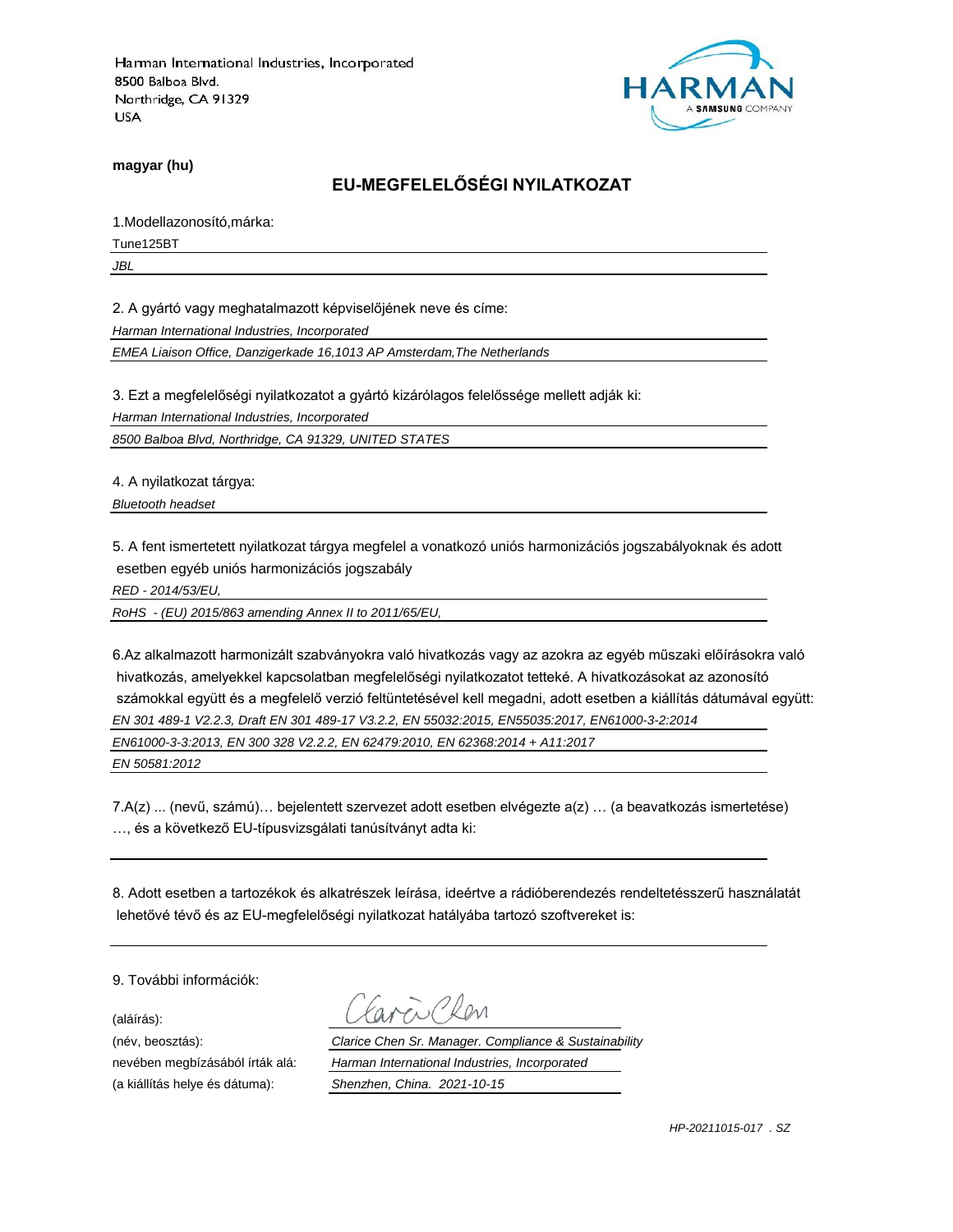

**polski (pl)**

#### **DEKLARACJA ZGODNOŚCI UE**

1. Nazwa modelu,Marka:

Tune125BT

*JBL*

2. Nazwa i adres producenta lub jego upoważnionego przedstawiciela:

*Harman International Industries, Incorporated*

*EMEA Liaison Office, Danzigerkade 16,1013 AP Amsterdam,The Netherlands*

3. Niniejszą deklarację zgodności wydaje się na wyłączną odpowiedzialność producenta:

*Harman International Industries, Incorporated*

*8500 Balboa Blvd, Northridge, CA 91329, UNITED STATES*

4. Przedmiot deklaracji:

*Bluetooth headset*

5.Wymieniony powyżej przedmiot niniejszej deklaracji jest zgodny z odnośnymi wymaganiami unijnego prawodawstwa harmonizacyjnego i innym unijnym prawodawstwem harmonizacyjnym, w stosownych przypadkach:

*RED - 2014/53/EU,*

*RoHS - (EU) 2015/863 amending Annex II to 2011/65/EU,*

6. Odwołania do odnośnych norm zharmonizowanych, które zastosowano, lub do innych specyfikacji technicznych,w stosunku do których deklarowana jest zgodność. Odwołania muszą być podane wraz z ich numerami identyfika cyjnymi i wersjami oraz w stosownych przypadkach z datą wydania: *EN 301 489-1 V2.2.3, Draft EN 301 489-17 V3.2.2, EN 55032:2015, EN55035:2017, EN61000-3-2:2014*

*EN61000-3-3:2013, EN 300 328 V2.2.2, EN 62479:2010, EN 62368:2014 + A11:2017*

*EN 50581:2012*

7. W stosownych przypadkach, jednostka notyfikowana … (nazwa, numer) … przeprowadziła … (opis interwencji) … i wydała certyfikat badania typu UE:

8.W stosownych przypadkach, opis elementów dodatkowych lub komponentów, w tym oprogramowania , które umoż liwiają działanie urządzenia radiowego zgodnie z przeznaczeniem i które są objęte deklaracją zgodności UE:

9. Informacje dodatkowe:

(podpis):

 $\sum$ Plan

(imię i nazwisko, stanowisko): *Clarice Chen Sr. Manager. Compliance & Sustainability* Podpisano w imieniu: *Harman International Industries, Incorporated* (miejsce i data wydania): *Shenzhen, China. 2021-10-15*

*NR. HP-20211015-017*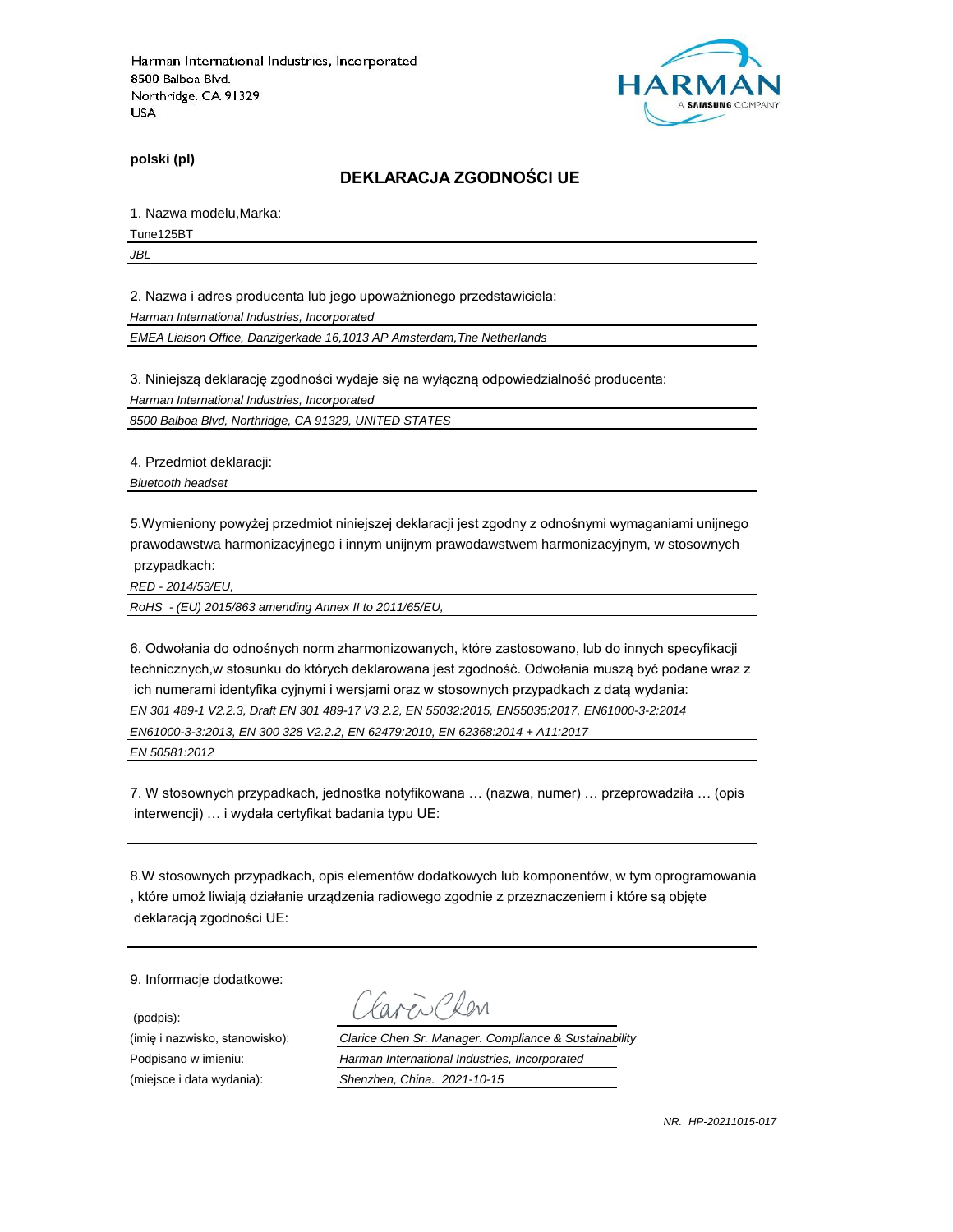

**slovenčina (sk)**

# **EÚ VYHLÁSENIE O ZHODE**

1.Číslo modelu,brand:

Tune125BT

*JBL*

2. Meno a adresa výrobcu alebo jeho splnomocneného zástupcu:

*Harman International Industries, Incorporated*

*EMEA Liaison Office, Danzigerkade 16,1013 AP Amsterdam,The Netherlands*

3. Toto vyhlásenie o zhode sa vydáva na výhradnú zodpovednosť výrobcu.:

*Harman International Industries, Incorporated*

*8500 Balboa Blvd, Northridge, CA 91329, UNITED STATES*

4.Predmet vyhlásenia:

*Bluetooth headset*

5. Uvedený predmet vyhlásenia je v zhode s príslušnými harmonizačnými právnymi predpismi Únie a Prípadne ďalšie harmonizačné právne predpisy Únie:

*RED - 2014/53/EU,*

*RoHS - (EU) 2015/863 amending Annex II to 2011/65/EU,*

6. Odkazy na príslušné použité harmonizované normy alebo odkazy na iné technické špecifikácie, v súvislosti s ktorými sa zhoda vyhlasuje. V rámci odkazov sa musí uviesť identifikačné číslo a verzia a prípadne dátum vydania:

*EN 301 489-1 V2.2.3, Draft EN 301 489-17 V3.2.2, EN 55032:2015, EN55035:2017, EN61000-3-2:2014 EN61000-3-3:2013, EN 300 328 V2.2.2, EN 62479:2010, EN 62368:2014 + A11:2017 EN 50581:2012*

7. Prípadne: notifikovaný orgán … (názov, číslo) … vykonal … (opis zásahu) … a vydal certifikát EÚ skúšky typu:

8. V príslušných prípadoch opis príslušenstva a komponentov vrátane softvéru, ktoré umožňujú rádiovému zariadeniu fungovať v súlade so zamýšľaným účelom, a na ktoré sa vzťahuje EÚ vyhlásenie o zhode:

9. Doplňujúce informácie:

(podpis):

(meno, funkcia): *Clarice Chen Sr. Manager. Compliance & Sustainability* Podpísané za a v mene: *Harman International Industries, Incorporated* (miesto a dátum vydania): *Shenzhen, China. 2021-10-15*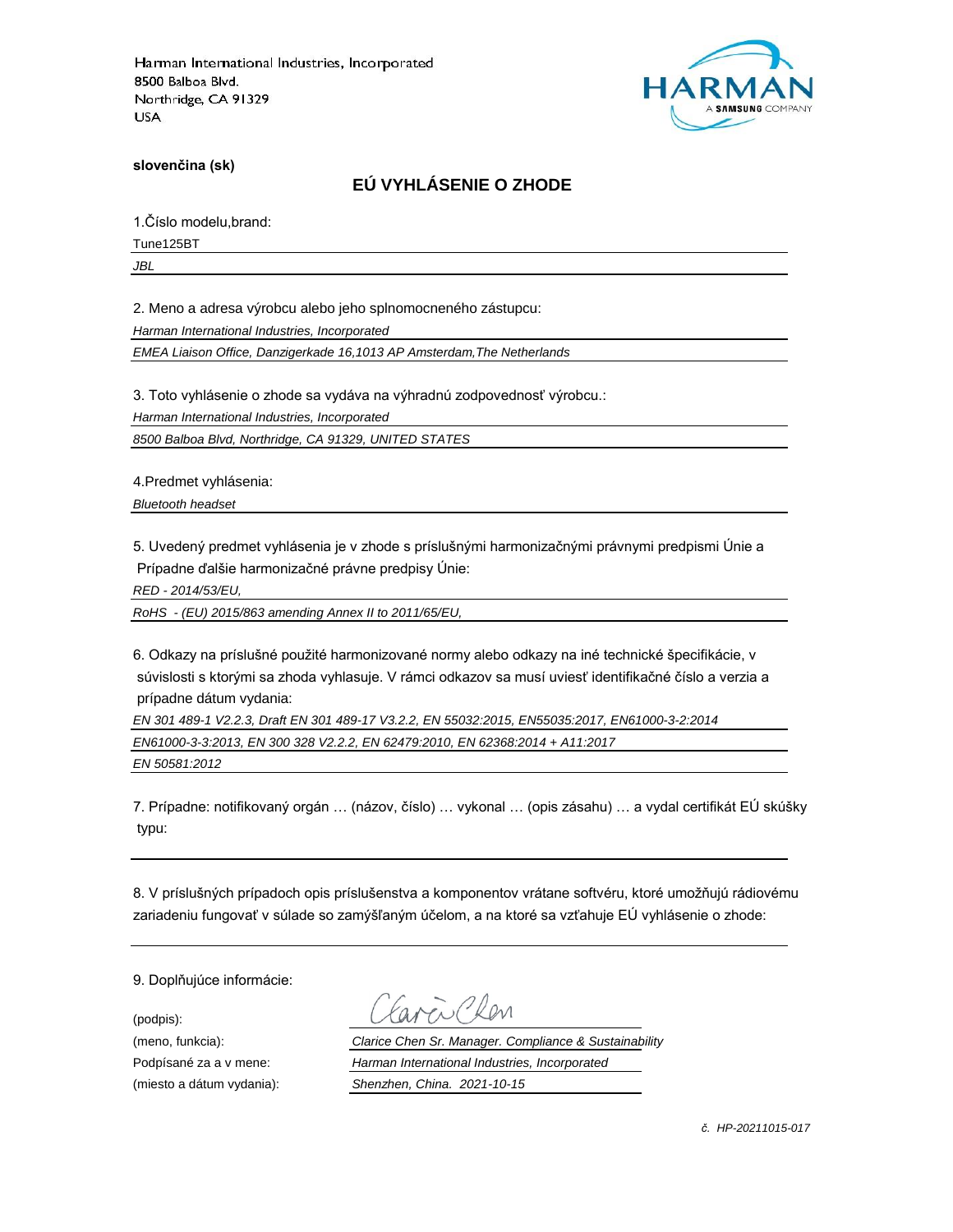

**svenska (sv)**

# **EU-FÖRSÄKRAN OM ÖVERENSSTÄMMELSE**

1. Modell nr.,varumärke**:**

Tune125BT

*JBL*

2. Namn på och adress till tillverkaren eller dennes representant:

*Harman International Industries, Incorporated*

*EMEA Liaison Office, Danzigerkade 16,1013 AP Amsterdam,The Netherlands*

3. Denna försäkran om överensstämmelse utfärdas på tillverkarens eget ansvar:

*Harman International Industries, Incorporated*

*8500 Balboa Blvd, Northridge, CA 91329, UNITED STATES*

4. Föremål för försäkran:

*Bluetooth headset*

5. Föremålet för försäkran ovan överensstämmer med den relevanta unionslagstiftningen om harmon -isering och Annan harmoniserad unionslagstiftning i förekommande fall

*RED - 2014/53/EU,*

*RoHS - (EU) 2015/863 amending Annex II to 2011/65/EU,*

6.Hänvisningar till de relevanta harmoniserade standarder som använts eller hänvisningar till andra tekniska specifikationer enligt vilka överensstämmelsen försäkras. Hänvisningar måste förtecknas tillsammans med identifieringsnummer och version och i förekommande fall datum för utfärdande:

*EN 301 489-1 V2.2.3, Draft EN 301 489-17 V3.2.2, EN 55032:2015, EN55035:2017, EN61000-3-2:2014*

*EN61000-3-3:2013, EN 300 328 V2.2.2, EN 62479:2010, EN 62368:2014 + A11:2017*

*EN 50581:2012*

7. I tillämpliga fall: det anmälda organet ... (namn, nummer) ... har utfört ... (beskrivning av åtgärd) ... och utfärdat EU- typprovningsintyg:

8. I förekommande fall en beskrivning av tillbehör och komponenter, inklusive programvara, som gör det möjligt för radioutrustningen att fungera som avsett och som täcks av en EU-försäkran om överensstämmelse:

9. Ytterligare information:

(namnteckning):

EN Plen

(namn, befattning): *Clarice Chen Sr. Manager. Compliance & Sustainability* Undertecknat för: *Harman International Industries, Incorporated* (ort och datum) *Shenzhen, China. 2021-10-15*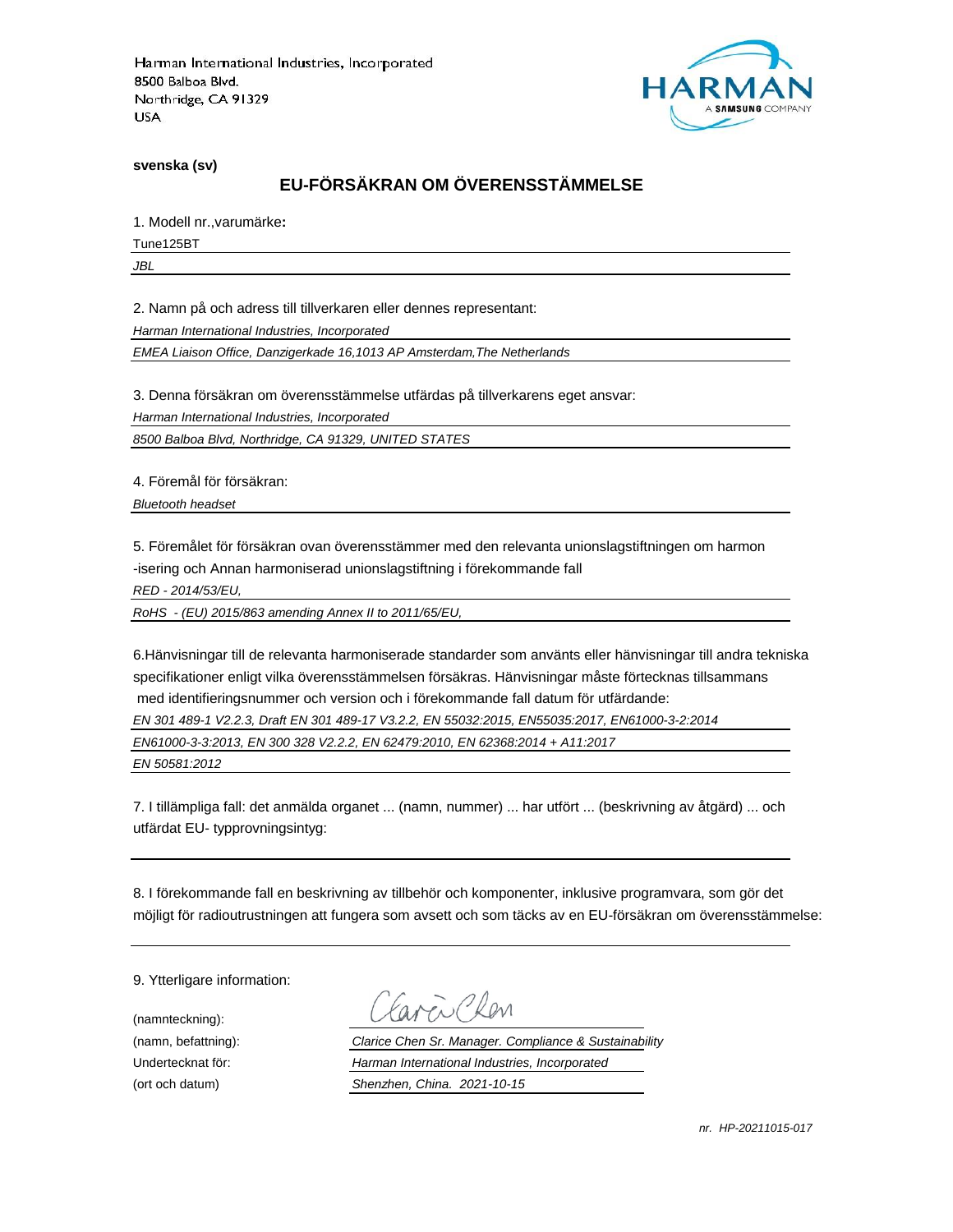

**Malti (mt)**

## **DIKJARAZZJONI TA' KONFORMITÀ TAL-UE**

1.Il-mudell Nru.,marka:

Tune125BT

*JBL*

2. L-isem u l-indirizz tal-manifattur jew tar-rappreżentant awtorizzat tiegħu:

*Harman International Industries, Incorporated*

*EMEA Liaison Office, Danzigerkade 16,1013 AP Amsterdam,The Netherlands*

3. Din id-dikjarazzjoni tal-konformità tinħareg taħt ir-responsabbiltà unika tal-manifattur:

*Harman International Industries, Incorporated*

*8500 Balboa Blvd, Northridge, CA 91329, UNITED STATES*

4.L-għan tad-dikjarazzjoni:

*Bluetooth headset*

5. L-għan tad-dikjarazzjoni deskritt hawn fuq huwa konformi mal-leġiżlazzjoni ta' armonizzazzjoni rilevanti tal -Unjon u Leġiżlazzjoni dwar l-armonizzazzjoni oħra tal-Unjoni meta tkun applikabbli

*RED - 2014/53/EU,*

*RoHS - (EU) 2015/863 amending Annex II to 2011/65/EU,*

6. Ir-referenzi għall-istandards armonizzati rilevanti li ntużaw, jew ir-referenzi għall-ispeċifikazzjonijiet tekniċi l-oħrajn li skonthom qed tiġi ddikjarata l-konformità: Ir-referenzi jridu jiġu elenkati bin-numru tal-identifikazzjoni u l-verżjoni tagħhom u, fejn applikabbli, id-data tal-ħruġ:

*EN 301 489-1 V2.2.3, Draft EN 301 489-17 V3.2.2, EN 55032:2015, EN55035:2017, EN61000-3-2:2014*

*EN61000-3-3:2013, EN 300 328 V2.2.2, EN 62479:2010, EN 62368:2014 + A11:2017*

*EN 50581:2012*

7.Meta applikabbli, il-korp notifikat … (l-isem, in-numru) … wettaq… (deskrizzjoni tal-intervent) … u ħareġ iċ-ċertifikat tal-eżami tat-tip tal-UE:

8. Fejn applikabbli, deskrizzjoni tal-aċċessorji u il-komponenti, inkluż is-softwer, li jippermettu t-tagħmir tar -radju jopera kif intiż u koperti mid-dikjarazzjoni tal-konformità tal-UE:

9. Informazzjoni addizzjonali:

(firma):

EN CRON

(isem, funzjoni): *Clarice Chen Sr. Manager. Compliance & Sustainability* Iffirmat għal u f'isem: *Harman International Industries, Incorporated* (post u data tal-ħruġ): *Shenzhen, China. 2021-10-15*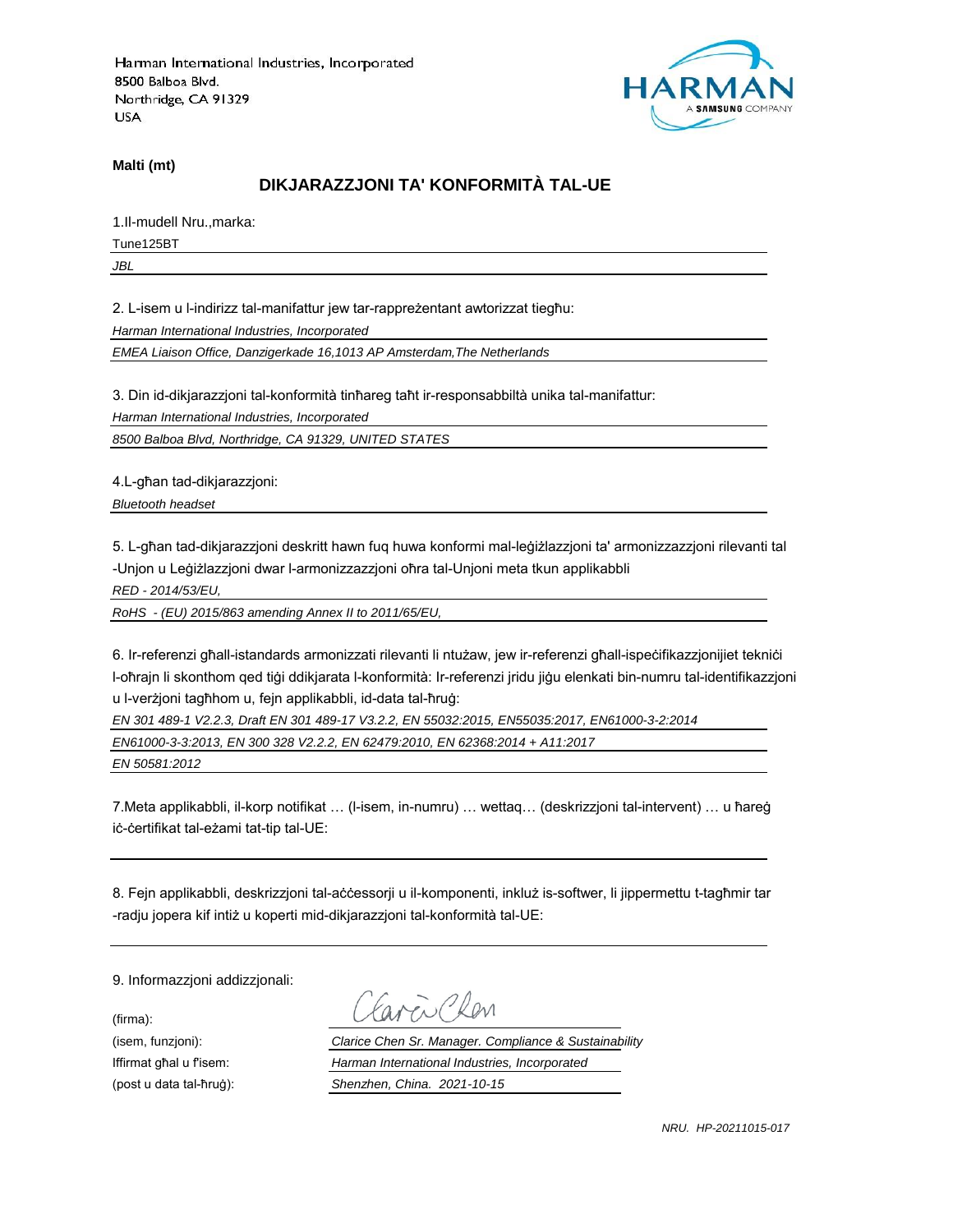

**português (pt)**

# **DECLARAÇÃO UE DE CONFORMIDADE**

1. Modelo Nº.,marca:

Tune125BT

*JBL*

2. Nome e endereço do fabricante ou do respetivo mandatário:

*Harman International Industries, Incorporated*

*EMEA Liaison Office, Danzigerkade 16,1013 AP Amsterdam,The Netherlands*

3. A presente declaração de conformidade é emitida sob a exclusiva responsabilidade do fabricante:

*Harman International Industries, Incorporated*

*8500 Balboa Blvd, Northridge, CA 91329, UNITED STATES*

4. Objeto da declaração:

*Bluetooth headset*

5.O objeto da declaração acima mencionada está em conformidade com a legislação de harmonização da União aplicável, Outra legislação de harmonização da União, se aplicável:

*RED - 2014/53/EU,*

*RoHS - (EU) 2015/863 amending Annex II to 2011/65/EU,*

6. Referências às normas harmonizadas aplicáveis utilizadas ou às outras especificações técnicas em relação às quais a conformidade é declarada. As referências devem ser enumeradas com os respetivos números de identificação e versão e, se for caso disso, a data de emissão:

*EN 301 489-1 V2.2.3, Draft EN 301 489-17 V3.2.2, EN 55032:2015, EN55035:2017, EN61000-3-2:2014*

*EN61000-3-3:2013, EN 300 328 V2.2.2, EN 62479:2010, EN 62368:2014 + A11:2017*

*EN 50581:2012*

7. Se aplicável, o organismo notificado: (nome, número)... efetuou… (descrição da intervenção)… e emitiu o certificado de exame UE de tipo:

8. Se aplicável, descrição dos acessórios e/ou componentes, incluindo o software, que permitem que o equipamento de rádio funcione conforme o pretendido, abrangidos pela declaração UE de conformidade:

9. Informações complementares:

(assinatura):

Chen

(nome, cargo) : *Clarice Chen Sr. Manager. Compliance & Sustainability* Assinado por e em nome de: *Harman International Industries, Incorporated* (local e data de emissão) *Shenzhen, China. 2021-10-15*